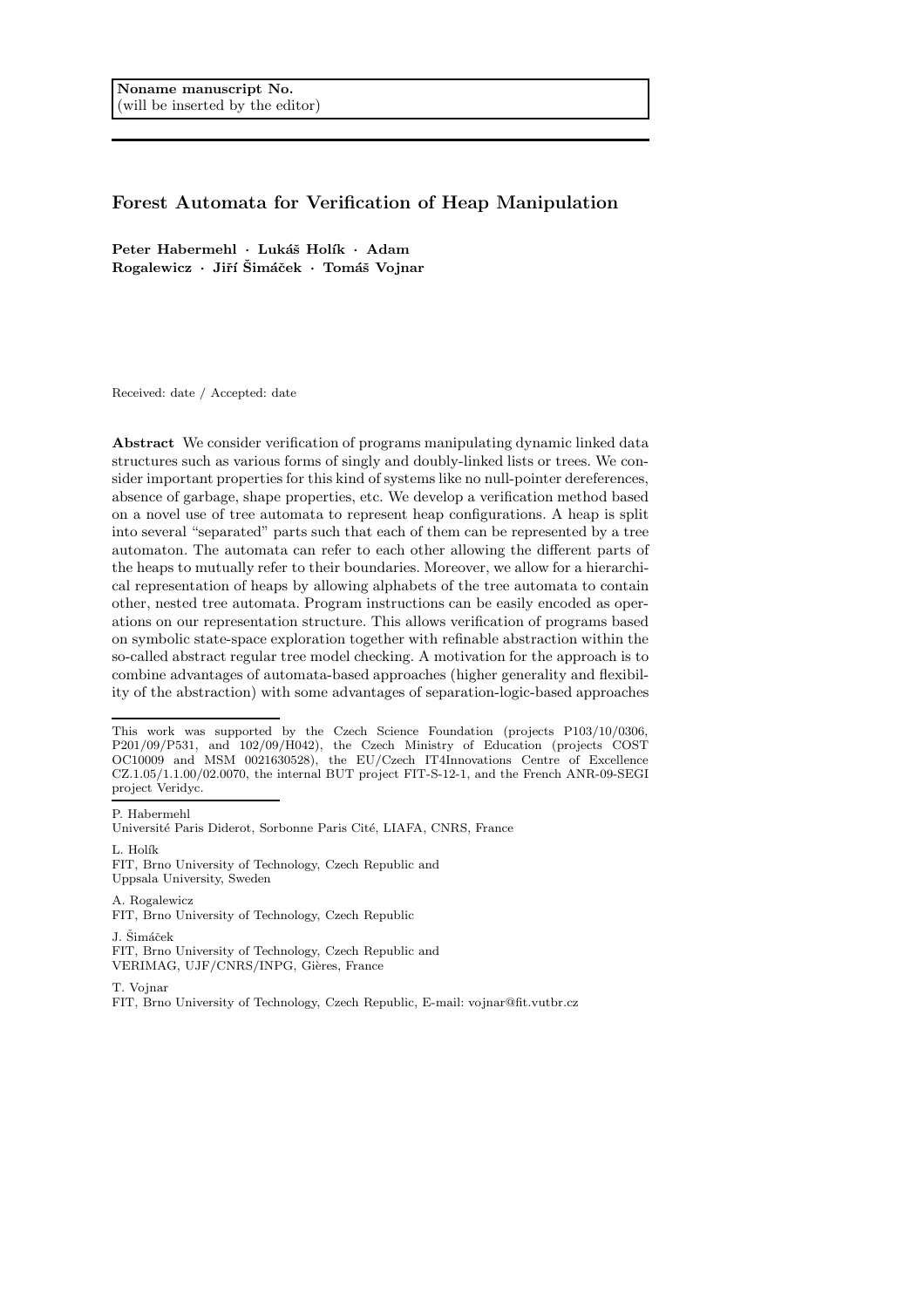(efficiency). We have implemented our approach and tested it successfully on multiple non-trivial case studies.

Keywords Pointers · shape analysis · regular model checking · tree automata

#### 1 Introduction

We address verification of sequential programs with complex dynamic linked data structures such as various forms of singly- and doubly-linked lists (SLL/DLL), possibly cyclic, shared, hierarchical, and/or having different additional (head, tail, data, and the like) pointers, as well as various forms of trees. We in particular consider C pointer manipulation, but our approach can easily be applied to any other similar language. We concentrate on *safety properties* of the considered programs which includes generic properties like absence of null dereferences, double free operations, dealing with dangling pointers, or memory leakage. Furthermore, to check various shape properties of the involved data structures one can use testers, i.e., parts of code which, in case some desired property is broken, lead the control flow to a designated error location.

For the above purpose, we propose a novel approach of representing sets of heaps via tree automata (TA). In our representation, a heap is split in a canonical way into several tree components whose roots are the so-called *cut-points*. Cut-points are nodes pointed to by program variables or having several incoming edges. The tree components can refer to the roots of each other, and hence they are "separated" much like heaps described by formulae joined by the separating conjunction in separation logic [16]. Using this decomposition, sets of heaps with a bounded number of cut-points are then represented by a new class of automata called forest automata (FA) that are basically tuples of TA accepting tuples of trees whose leaves can refer back to the roots of the trees. Moreover, we allow alphabets of FA to contain nested FA, leading to a hierarchical encoding of heaps, allowing us to represent even sets of heaps with an unbounded number of cut-points (e.g., sets of DLL). Intuitively, a nested FA can describe a part of a heap with a bounded number of cut-points (e.g., a DLL segment), and by using such an automaton as an alphabet symbol an unbounded number of times, heaps with an unbounded number of cut-points are described. Finally, since FA are not closed under union, we work with sets of forest automata, which are an analogy of disjunctive separation logic formulae.

As a nice theoretical feature of our representation, we show that inclusion of sets of heaps represented by finite sets of non-nested FA (i.e., having a bounded number of cut-points) is decidable. This covers sets of complex structures like SLL with head/tail pointers. Moreover, we show how inclusion can be safely approximated for the case of nested FA. Further, C program statements manipulating pointers can be easily encoded as operations modifying FA. Consequently, the symbolic verification framework of *abstract regular tree model checking*  $[6, 7]$ , which comes with automatically refinable abstractions, can be applied.

The proposed approach brings the principle of local heap manipulation (i.e., dealing with separated parts of heaps) from separation logic into the world of automata. The motivation is to combine some advantages of using automata and separation logic. Automata provide higher generality and flexibility of the abstraction (see also below) and allow us to leverage the recent advances of efficient use of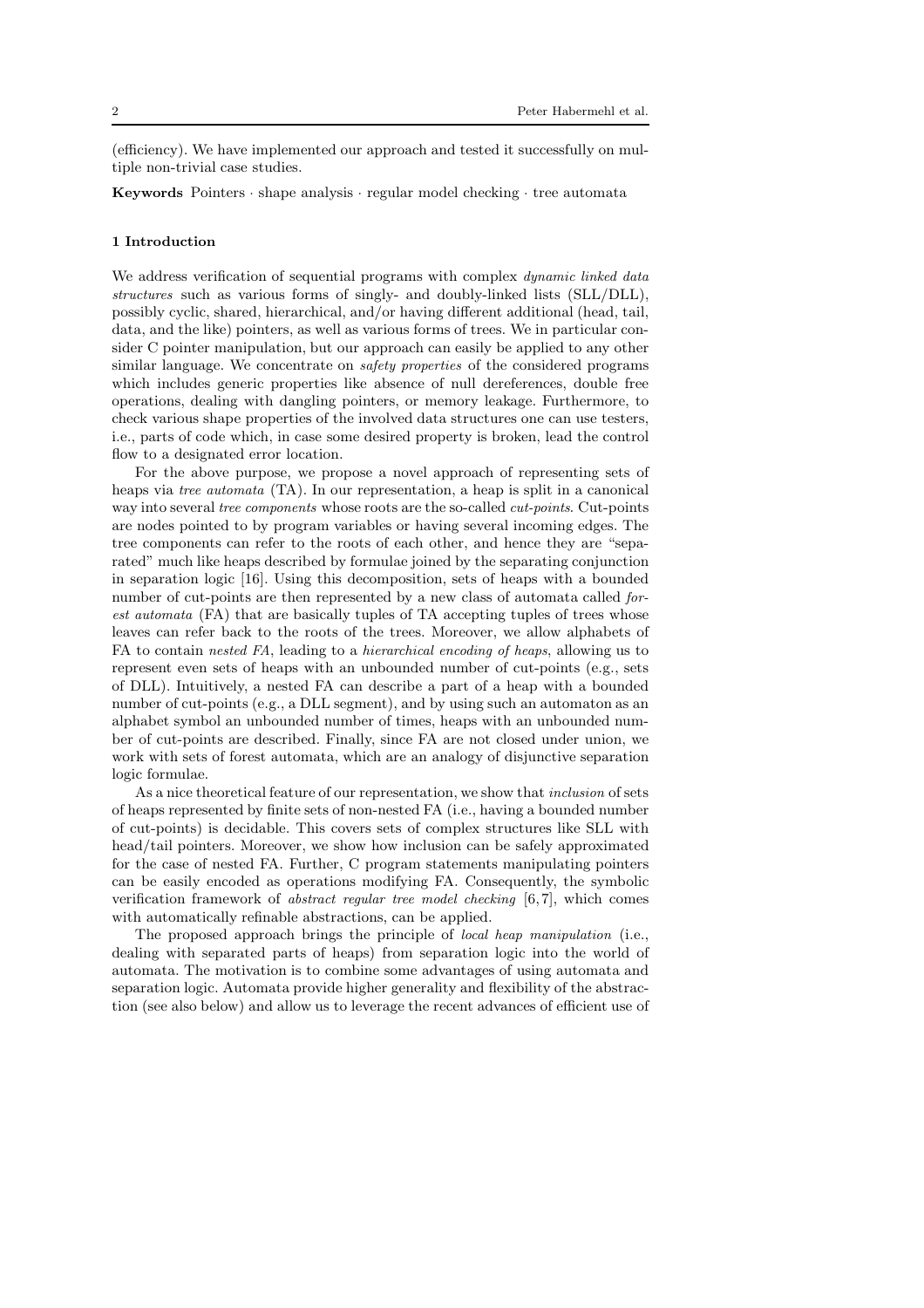non-deterministic automata [2, 3]. As further discussed below, the use of separation allows for a further increase in efficiency compared to a monolithic automata-based encoding proposed in [7].

We have implemented our approach in a prototype tool called Forester as a gcc plug-in. In our current implementation, if nested FA are used, they are provided manually (similar to the use of pre-defined inductive predicates common in works on separation logic). However, we show that Forester can already successfully handle multiple interesting case studies, proving the proposed approach to be very promising.

Related work. The area of verifying programs with dynamic linked data structures has been a subject of intense research for quite some time. Many different approaches based on logics, e.g.,  $[14, 17, 16, 4, 11, 15, 20, 19, 8, 13]$ , automata [7,5, 9], upward closed sets [1], and other formalisms have been proposed. These approaches differ in their generality, efficiency, and degree of automation. Due to space restrictions, we cannot discuss all of them here. Therefore, we concentrate on a comparison with the two closest lines of work, namely, the use of automata as described in [7] and the use of separation logic in the works [4, 19] linked with the Space Invader tool. In fact, as is clear from the above, the approach we propose combines some features from these two lines of research.

Compared to [4, 19], our approach is more general in that it allows one to deal with tree-like structures, too. We note that there are other works on separation logic, e.g., [15], that consider tree manipulation, but these are usually semi-automated only. An exception is [11] which automatically handles even tree structures, but its mechanism of synthesising inductive predicates seems quite dependent on the fact that the dynamic linked data structures are built in a "nice" way conforming to the structure of the predicate to be learned (meaning, e.g., that lists are built by adding elements at the end only<sup>1</sup>).

Further, compared to [4, 19], our approach comes with a more flexible abstraction. We are not building on just using some inductive predicates, but we combine a use of our nested FA with an automatically refinable abstraction on the TA that appear in our representation. Thus our analysis can more easily adjust to various cases arising in the programs being verified. An example is dealing with lists of lists where the sublists are of length 0 or 1, which is a quite practical situation [18]. In such cases, the abstraction used in [4, 19] can fail, leading to an infinite computation (e.g., when, by chance, a list of regularly interleaved lists of length 0 or 1 appears) or generate false alarms (when modified to abstract even pointer links of length 1 to a list segment). For us, such a situation is easy to handle without any need to fine-tune the abstraction manually.

Finally, compared with [7], our newly proposed approach is a bit less general. We cannot handle structures such as, e.g., trees with linked leaves. To handle these structures, we would have to introduce into our approach FA nested not just strictly hierarchically but in an arbitrary, possibly cyclic way, which is an interesting subject for future research. On the other hand, our new approach is more scalable than that of [7]. This is due to the fact that the heap representation in [7] is monolithic, i.e., the whole heap is represented by a single tree skeleton over which additional pointer links are expressed using the so-called routing expressions. The

<sup>&</sup>lt;sup>1</sup> We did not find an available implementation of [11], and so we could not try it out ourselves.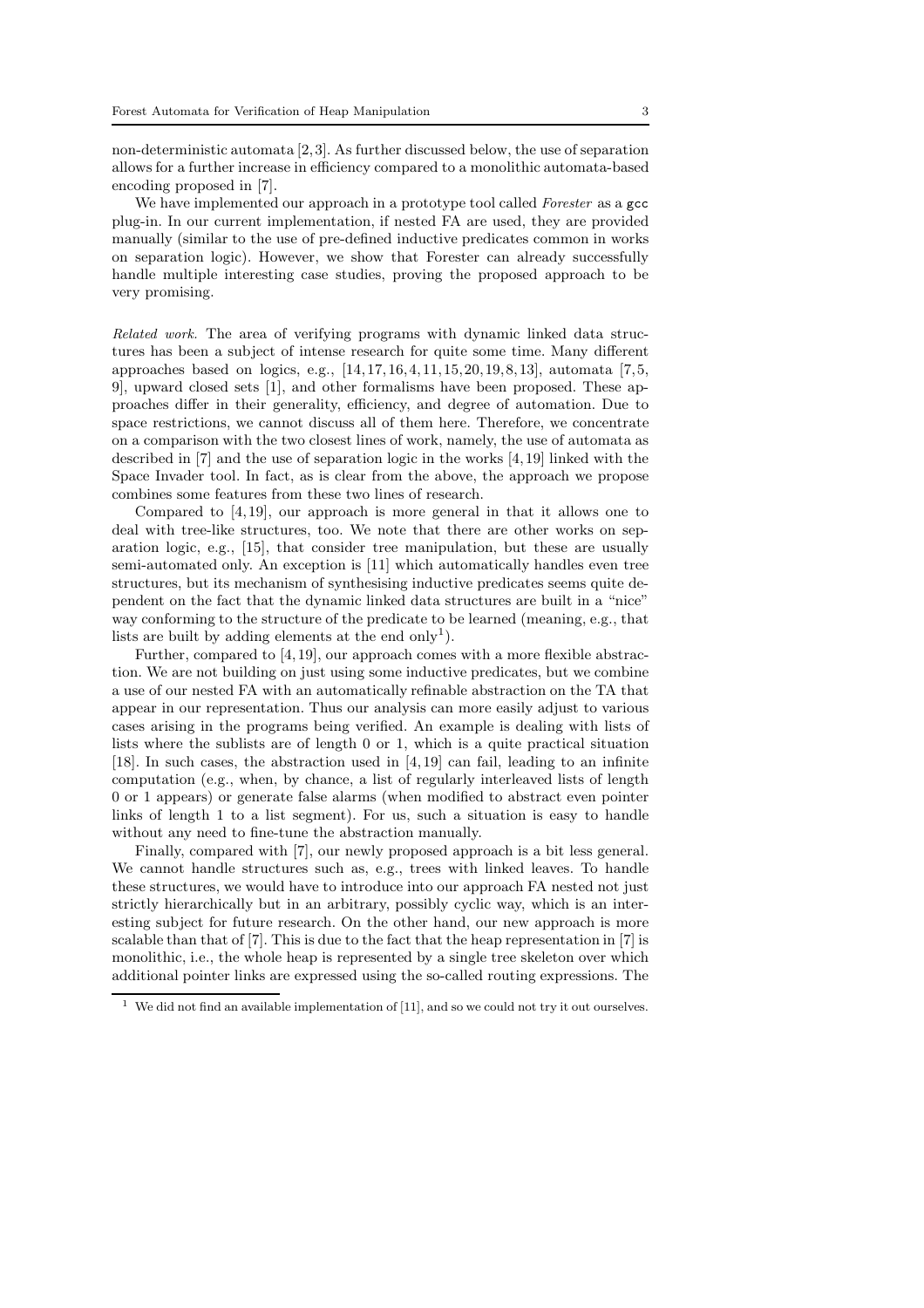new encoding is much more structured, and so the different operations on the heap, corresponding to a symbolic execution of the verified program, typically influence only small parts of the encoding and not all (or most) of it. The monolithic encoding of [7] has also problems with deletion of elements inside data structures since the routing expressions are built over a tree backbone that is assumed not to change (and hence deleted elements inside data structures are always kept, just marked as deleted). Moreover, the encoding of [7] has troubles with detection of memory leakage, which is in theory possible, but it is so complex that it has never been implemented.

Plan of the paper. In the next section, we provide an informal introduction to our proposal of hierarchical forest automata and their use for encoding sets of heaps. In Section 3, the notion of (non-hierarchical) forest automata is formalised, and we examine properties of forest automata from the point of view of inclusion checking. Subsequently, Section 4 generalises the notion of forest automata to hierarchical forest automata. In Section 5, we propose a verification procedure based on hierarchical forest automata. Section 6 provides a brief description of the Forester tool implementing the proposed approach as well as results obtained from experiments with Forester. Finally, Section 7 concludes the paper.

#### 2 From Heaps to Forests

In this section, we outline in an informal way our proposal of hierarchical forest automata and the way how sets of heaps can be represented by them. For the purpose of the explanation, heaps may be viewed as oriented graphs whose nodes correspond to allocated memory cells and edges to pointer links between these cells. The nodes may be labelled by non-pointer data stored in them (assumed to be from a finite data domain) and by program variables pointing to the nodes. Edges may be labelled by the corresponding selectors.

In what follows, we restrict ourselves to garbage free heaps in which all memory cells are reachable from pointer variables by following pointer links. However, this is not a restriction in practice since the emergence of garbage can be checked for each executed program statement. If some garbage arises, an error message can be issued and the symbolic computation stopped. Alternatively, the garbage can be removed and the computation continued.

It is easy to see that each heap graph can be decomposed into a set of tree components when the leaves of the tree components are allowed to reference back to the roots of these components. Moreover, given a total ordering on program variables and selectors, each heap graph may be decomposed into a tuple of tree components in a *canonical way* as illustrated in Figure 1(a) and (b). In particular, one can first identify the so-called cut-points, i.e., nodes that are either pointed to by a program variable or that have several incoming edges. Next, the cut-points can be canonically numbered using a depth-first traversal of the heap graph starting from nodes pointed to by program variables in the order derived from the order of the program variables and respecting the order of selectors. Subsequently, one can split the heap graph into tree components rooted at particular cut-points. These components should contain all the nodes reachable from their root while not passing through any cut-point, plus a copy of each reachable cut-point, labelled by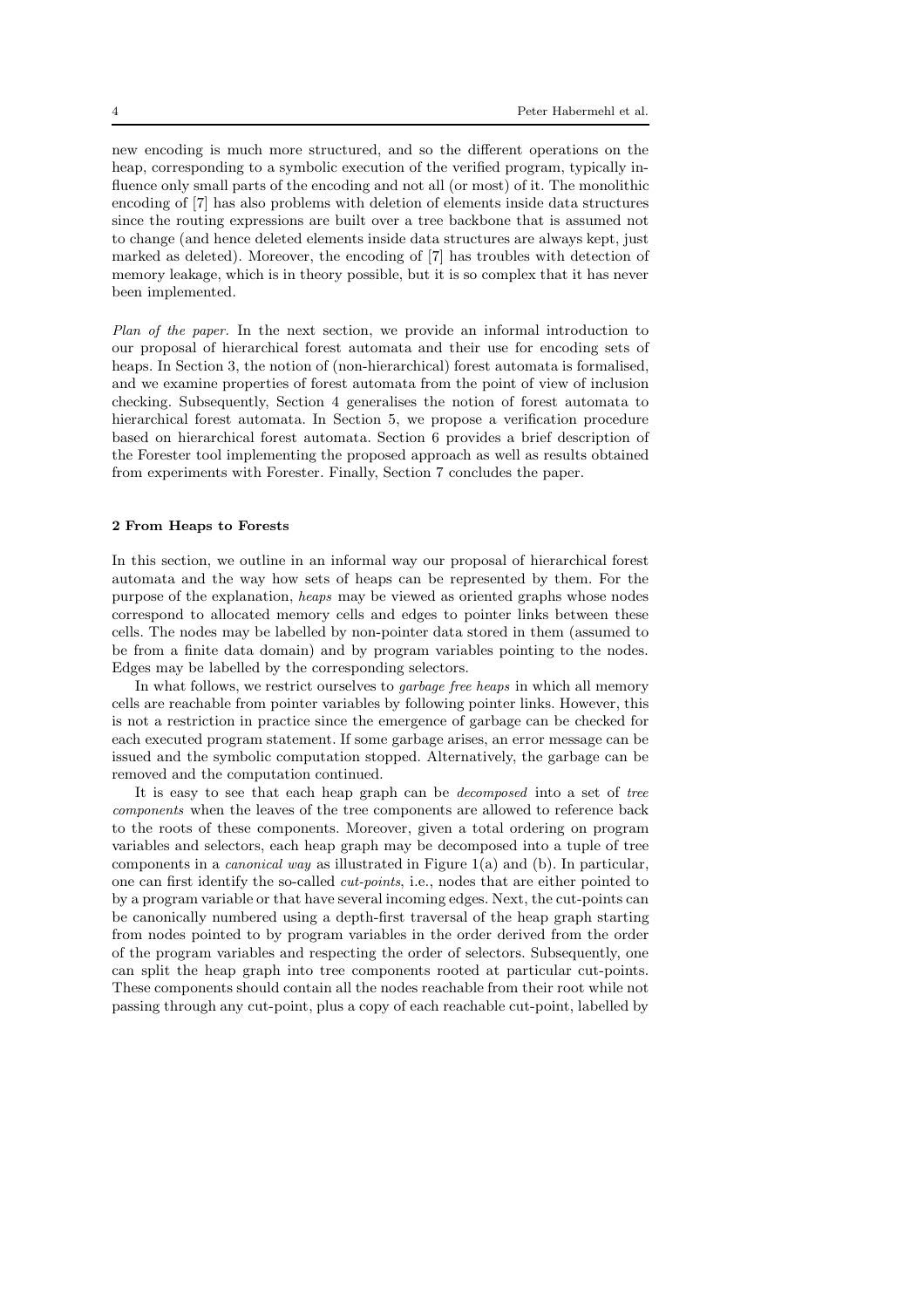

Fig. 1 (a) A heap graph with cut-points highlighted in red, (b) the canonical tree decomposition of the heap with x ordered before y.

its number. Finally, the tree components can then be canonically ordered according to the numbers of the cut-points representing their roots.

Our proposal of forest automata builds upon the described decomposition of heaps into tree components. In particular, a forest automaton (FA) is basically a tuple of tree automata (TA). Each of the tree automata accepts trees whose leaves may refer back to the roots of any of these trees. An FA then represents exactly the set of heaps that may be obtained by taking a single tree from the language of each of the component TA and by gluing the roots of the trees with the leaves referring to them.

Below, we will mostly concentrate on a subclass of FA that we call canonicity respecting forest automata (CFA). CFA encode sets of heaps decomposed in a canonical way, i.e., such that if we take any tuple of trees accepted by the given CFA, construct a heap from them, and then canonically decompose it, we get the tuple of trees we started with. This means that in the chosen tuple there is no tree with a root that does not correspond to a cut-point and that the trees are ordered according to the depth-first traversal as described above. The canonicity respecting form allows us to test inclusion on the sets of heaps represented by CFA by testing inclusion component-wise on the languages of the TA constituting the given CFA.

Note, however, that FA are not closed under union. Even for FA having the same number of components, uniting the TA component-wise may yield an FA overapproximating the union of the sets of heaps represented by the original FA (cf. Section 3). Thus, we represent unions of FA explicitly as sets of FA (SFA), which is similar to dealing with disjunctions of conjunctive separation logic formulae. However, as we will see, inclusion on the sets of heaps represented by SFA is still easily decidable.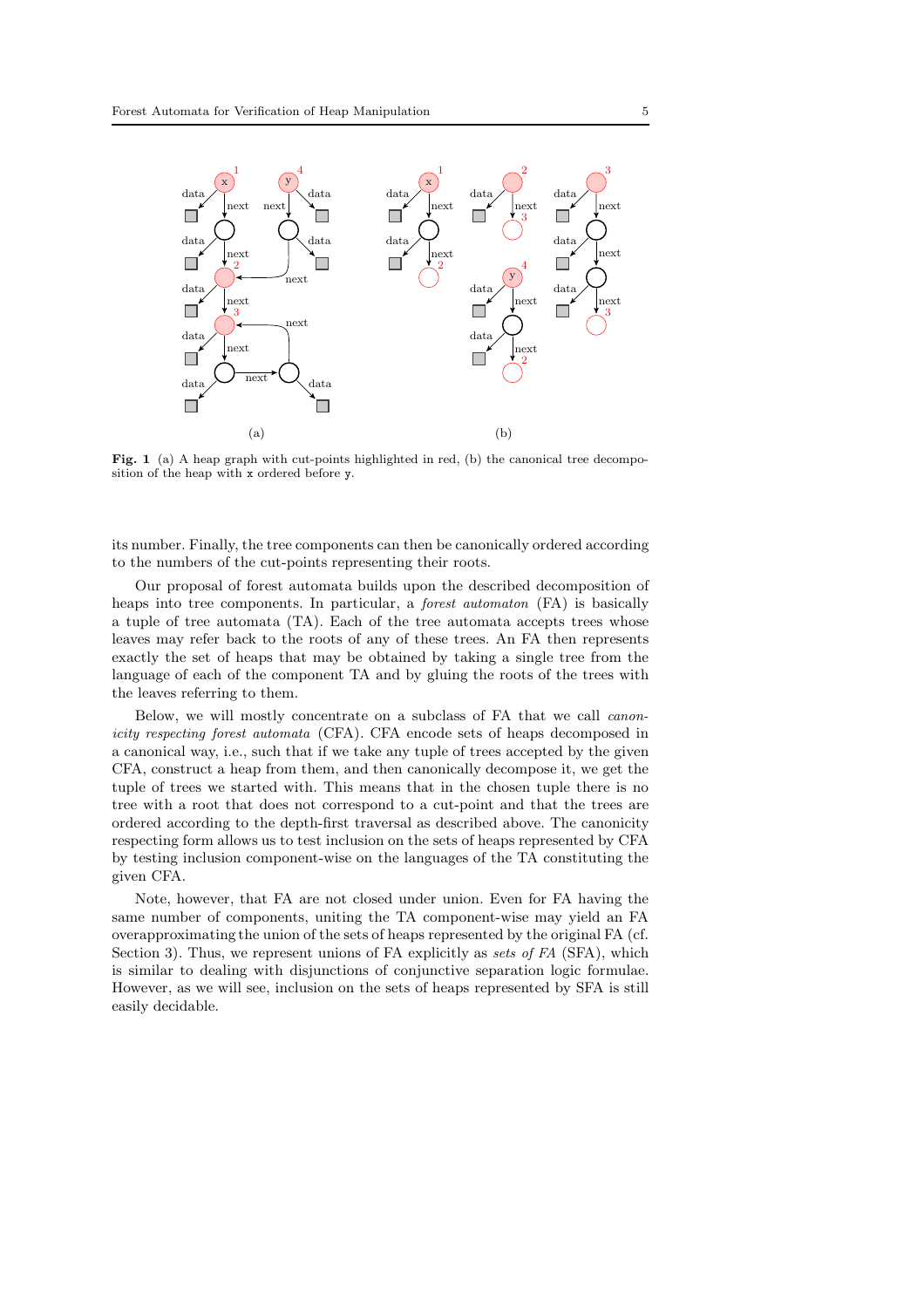

Fig. 2 (a) A part of a DLL, (b) a hierarchical encoding of the DLL.

The described encoding allows one to represent sets of heaps with a bounded number of cut-points. However, to handle many common dynamic data structures, one needs to represent sets of heaps with an unbounded number of cut-points. Indeed, for instance, in doubly-linked lists (DLLs), every node is a cut-point. We solve this problem by representing heaps in a hierarchical way. In particular, we collect sets of repeated subgraphs (called components) containing cut-points in the so-called boxes. Every occurrence of such components can then be replaced by a single edge labelled by the appropriate box. To specify how a subgraph enclosed within a box is connected to the rest of the graph, the subgraph is equipped with the so-called input and output ports. The source vertex of a box then matches the input port of the subgraph, and the target vertex of the edge matches the output port.<sup>2</sup> In this way, a set of heap graphs with an unbounded number of cut-points can be transformed into a set of hierarchical heap graphs with a bounded number of cut-points at each level of the hierarchy. Figures  $2(a)$  and (b) illustrate how this approach can basically reduce DLLs into singly-linked lists (with a DLL segment used as a kind of meta-selector).

In general, we allow a box to have more than one output port. Boxes with multiple output ports, however, reduce heap graphs not to graphs but hypergraphs with hyperedges having a single source node, but multiple target nodes. This situation is illustrated on a simple example shown in Figure 3. The tree with linked brothers from Figure 3(a) is turned into a hypergraph with binary hyperedges shown in Figure  $3(c)$  using the box B from Figure  $3(b)$ . The subgraph encoded by the box  $B$  can be connected to its surroundings via its input port  $i$  and two output ports o1, o2. Therefore, the hypergraph from Figure 3(c) encodes it by a hyperedge with one source and two target nodes.

Sets of heap hypergraphs corresponding either to the top level of the representation or to boxes of different levels can then be decomposed into (hyper)tree components and represented using hierarchical FA whose alphabet can contain

<sup>2</sup> Later on, the term input port will be used to refer to the nodes pointed to by program variables too since these nodes play a similar role as the inputs of components.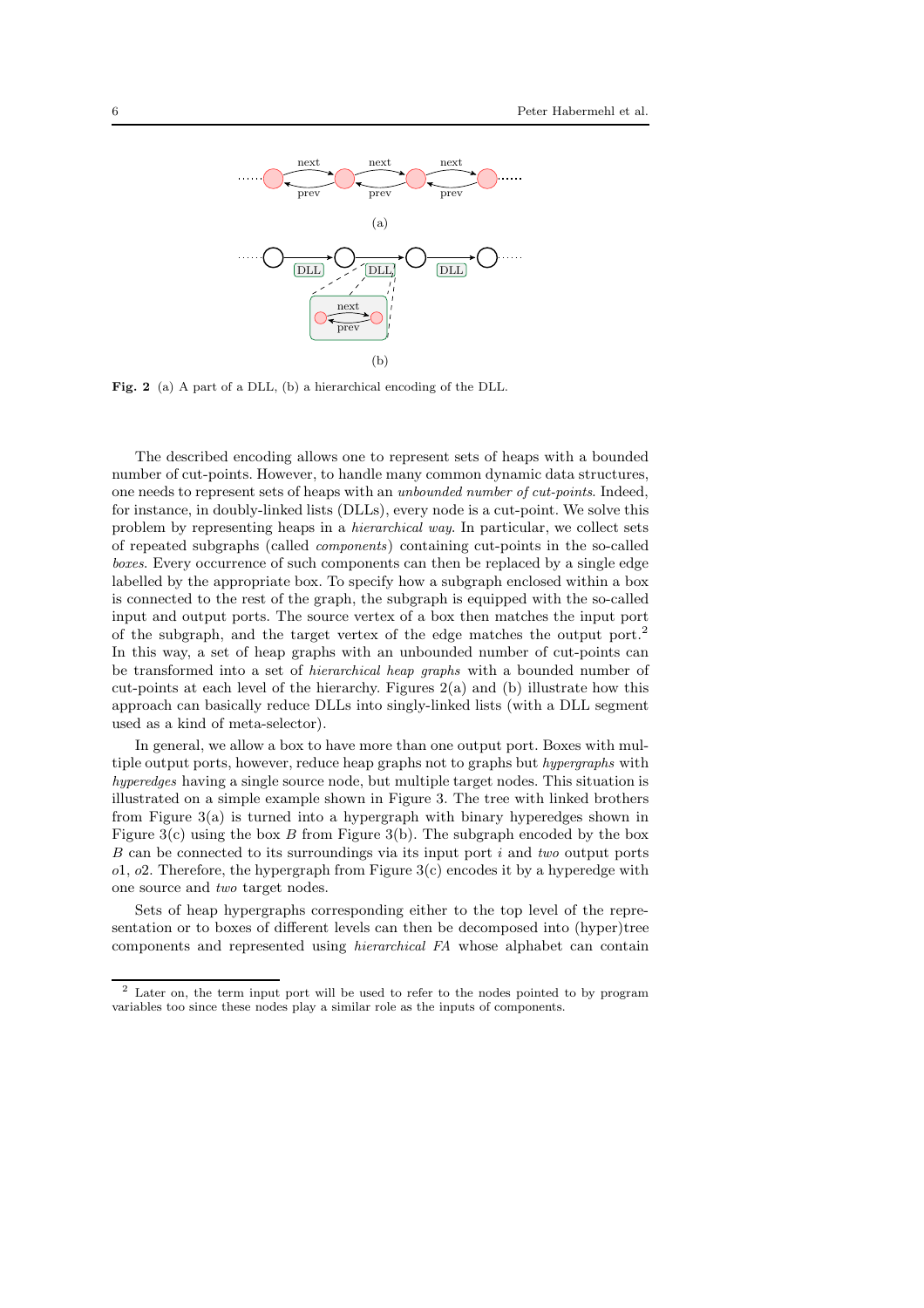

Fig. 3 (a) A tree with linked brother nodes, (b) a pattern that repeats in the structure and that is linked in such a way that all nodes in the structure are cut-points, (c) the tree with linked brother nodes represented using hyperedges labelled by the box B.

nested FA.<sup>3</sup> Intuitively, FA appearing in the alphabet of some superior FA play a role similar to that of inductive predicates in separation logic.<sup>4</sup> We restrict ourselves to automata that form a finite and strict hierarchy (i.e., there is no circular use of the automata in their alphabets).

The question of deciding inclusion on sets of heaps represented by hierarchical FA remains open. However, we propose a canonical decomposition of hierarchical hypergraphs allowing inclusion to be decided for sets of heap hypergraphs represented by FA provided that the nested FA labelling hyperedges are taken as atomic alphabet symbols. Note that this decomposition is by far not the same as for nonhierarchical heap graphs due to a need to deal with nodes that are not reachable on the top level, but are reachable through edges hidden in some boxes. This result allows us to safely approximate inclusion checking on hierarchically represented heaps, which appears to work quite well in practice.

## 3 Hypergraphs and Their Representation

We now formalise the notion of hypergraphs and forest automata.

# 3.1 Hypergraphs

A ranked alphabet is a finite set  $\Gamma$  of symbols associated with a map  $\# : \Gamma \to \mathbb{N}$ . The value  $\#(a)$  is called the *rank* of  $a \in \Gamma$ . We use  $\#(\Gamma)$  to denote the maximum rank of a symbol in  $\Gamma$ . A ranked alphabet  $\Gamma$  is a *hypergraph alphabet* if it is associated with

<sup>3</sup> Since graphs are a special case of hypergraphs, in the following, we will work with hypergraphs only. Moreover, to simplify the definitions, we will work with hyperedge-labelled hypergraphs only. Node labels mentioned above will be put at specially introduced nullary hyperedges leaving from the nodes whose label is to be represented.

<sup>&</sup>lt;sup>4</sup> For instance, we use a nested FA to encode a DLL segment of length 1. In separation logic, the corresponding induction predicate would represent segments of length 1 or more. In our approach, the repetition of the segment is encoded in the structure of the top-level FA.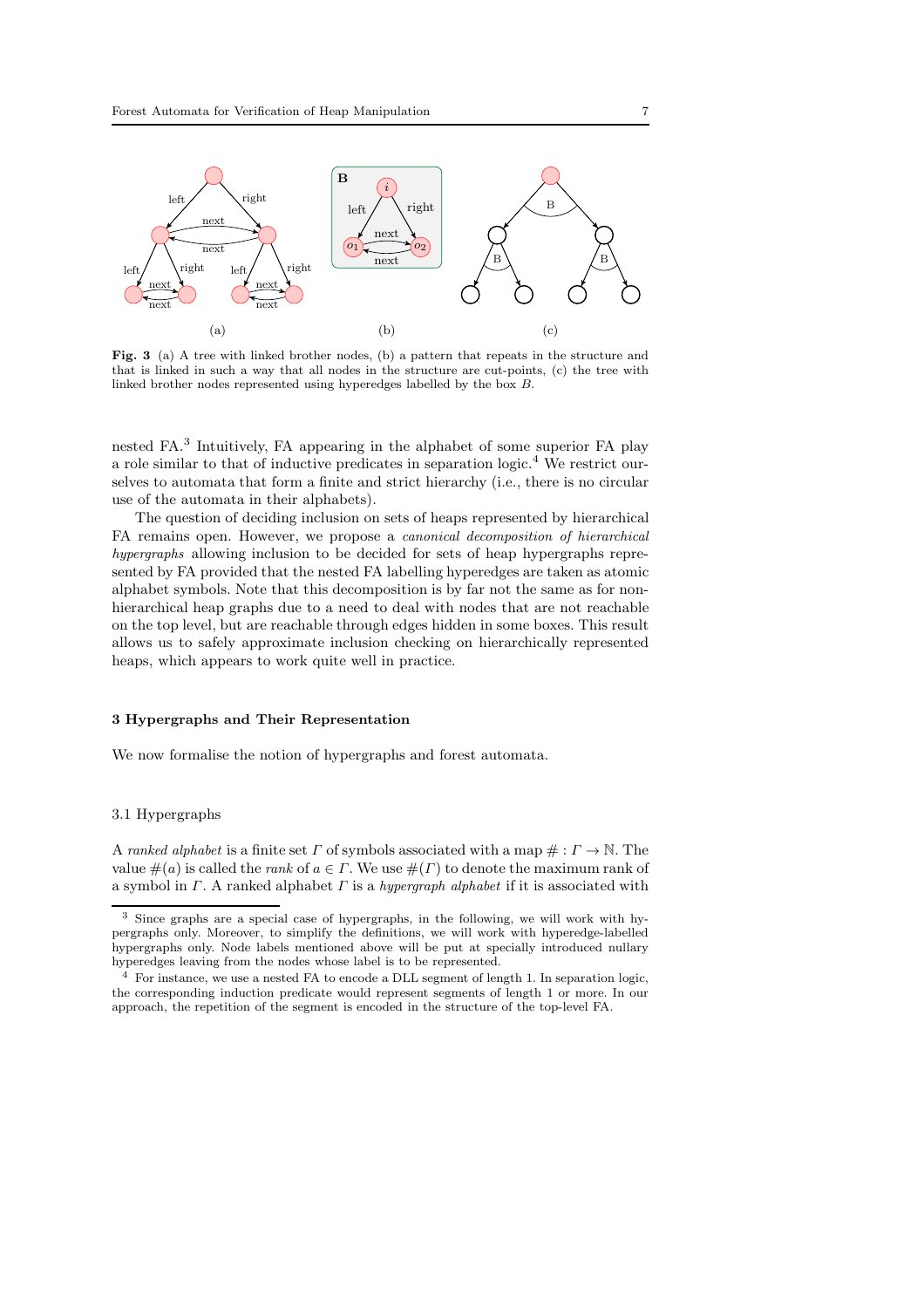a total ordering  $\preceq_r$  on its symbols. For the rest of the section, we fix a hypergraph alphabet Γ.

An (oriented, Γ-labelled) hypergraph (with designated input/output ports) is a tuple  $G = (V, E, P)$  where:

- $-$  V is a finite set of vertices.
- E is a finite set of hyperedges such that every hyperedge  $e \in E$  is of the form  $(v, a, (v_1, \ldots, v_n))$  where  $v \in V$  is the source of e,  $a \in \Gamma$ ,  $n = \#(a)$ , and  $v_1, \ldots, v_n \in V$  are targets of e and a-successors of v.
- P is the so-called port specification that consists of a set of input ports  $I_P \subseteq V$ , a set of *output ports*  $O_P \subseteq V$ , and a total ordering  $\preceq_P$  on  $I_P \cup O_P$ .

We use  $\overline{v}$  to denote a sequence  $v_1, \ldots, v_n$  and  $\overline{v}.i$  to denote its  $i^{th}$  vertex  $v_i$ . For symbols  $a \in \Gamma$  with  $\#(a) = 0$ , we write  $(v, a) \in E$  to denote that  $(v, a, () \in E$ . Such hyperedges may simulate labels assigned to vertices.

A path in a hypergraph  $G = (V, E, P)$  is a sequence  $\langle v_0, a_1, v_1, \ldots, a_n, v_n \rangle, n \ge 0$ , where for all  $1 \leq i \leq n$ ,  $v_i$  is an  $a_i$ -successor of  $v_{i-1}$ . G is called *deterministic* iff  $\forall (v, a, \overline{v}), (v, a', \overline{v}') \in E: a = a' \implies \overline{v} = \overline{v}'$ . G is called well-connected iff each node  $v \in V$  is reachable through some path from some input port of G.

As we have already mentioned in Section 2, in hypergraphs representing heaps, input ports correspond to nodes pointed to by program variables or to input nodes of components, and output ports correspond to output nodes of components. Figure  $1(a)$  shows a hypergraph with two input ports corresponding to the variables x and y. The hyperedges are labelled by selectors data and next. All the hyperedges are of arity 1. A simple example of a hypergraph with hyperedges of arity 2 is given in Figure 3(c).

### 3.2 A Forest Representation of Hypergraphs

We will now define the forest representation of hypergraphs. For that, we will first define a notion of a tree as a basic building block of forests. We will define trees much like hypergraphs but with a restricted shape and without input/output ports. The reason for the latter is that the ports of forests will be defined on the level of the forests themselves, not on the level of the trees that they are composed of.

Formally, an (unordered, oriented,  $\Gamma$ -labelled) tree  $T = (V, E)$  consists of a set of vertices and hyperedges defined as in the case of hypergraphs with the following additional requirements:  $(1)$  V contains a single node with no incoming hyperedge (called the root of T and denoted  $root(T)$ ). (2) All other nodes of T are reachable from  $root(T)$  via some path. (3) Each node has at most one incoming hyperedge. (4) Each node appears at most once among the target nodes of its incoming hyperedge (if it has one). Given a tree, we call its nodes with no successors leaves.

Let us assume that  $\Gamma \cap \mathbb{N} = \emptyset$ . An (ordered,  $\Gamma$ -labelled) forest (with designated input/output ports) is a tuple  $F = (T_1, \ldots, T_n, R)$  such that:

- − For every  $i \in \{1, ..., n\}$ ,  $T_i = (V_i, E_i)$  is a tree that is labelled by the alphabet  $(\Gamma \cup \{1, \ldots, n\}).$
- R is a (forest) port specification consisting of a set of *input ports*  $I_R \subseteq \{1, \ldots, n\}$ , a set of *output ports*  $O_R \subseteq \{1, \ldots, n\}$ , and a total ordering  $\preceq_R$  of  $I_R \cup O_R$ .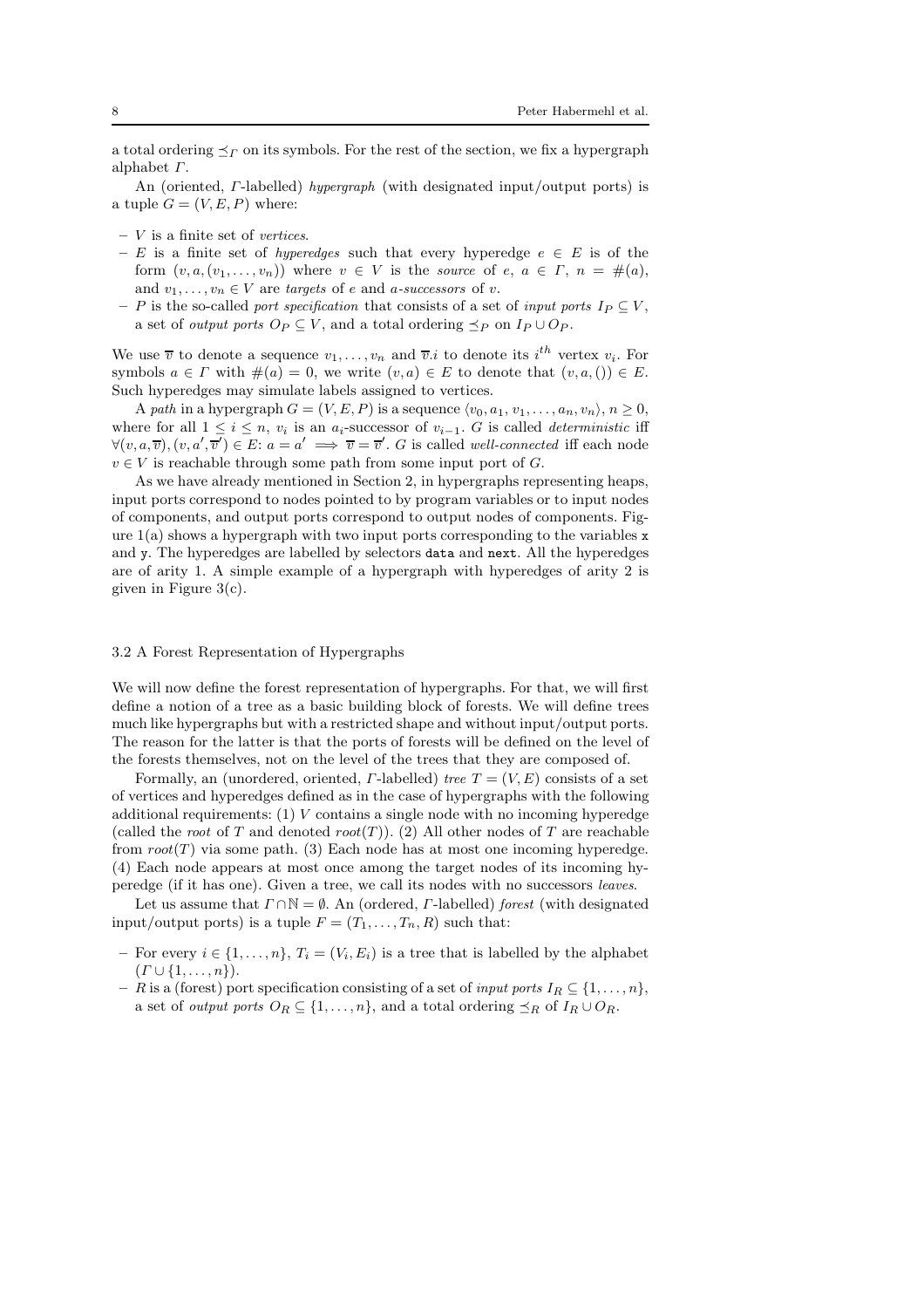– For all *i*, *j* ∈ {1,...,*n*}, (1) if *i* ≠ *j*, then  $V_i \cap V_j = ∅$ , (2)  $#(i) = 0$ , and (3) a vertex v with  $(v, i) \in E_i$  is not a source of any other edge (it is a leaf). We call such vertices *root references* and denote by  $rr(T_i)$  the set of all root references in  $T_i$ , i.e.,  $rr(T_i) = \{v \in V_i \mid (v, k) \in E_i, k \in \{1, ..., n\}\}.$ 

A forest  $F = (T_1, \ldots, T_n, R)$  represents the hypergraph ⊗F obtained by uniting the trees  $T_1, \ldots, T_n$  and interconnecting their roots with the corresponding root references. In particular, for every root reference  $v \in V_i$ ,  $i \in \{1, ..., n\}$ , hyperedges leading to v are redirected to the root of  $T_j$  where  $(v, j) \in E_i$ , and v is removed. The sets  $I_R$  and  $O_R$  then contain indices of the trees whose roots are to be input/output ports of  $\otimes F$ , respectively. Finally, their ordering  $\preceq_P$  is defined by the  $\preceq_R$ -ordering of the indices of the trees whose roots they are. Formally,  $\otimes F = (V, E, P)$  where:

- $V = \bigcup_{i=1}^n V_i \setminus rr(T_i), E = \bigcup_{i=1}^n \{(v, a, \overline{v}') \mid a \in \Gamma \wedge \exists (v, a, \overline{v}) \in E_i \; \forall 1 \leq j \leq \#(a)$ if  $\exists (\overline{v}.j,k) \in E_i$  with  $k \in \{1, \ldots, n\}$ , then  $\overline{v}'.j = root(T_k)$ , else  $\overline{v}'.j = \overline{v}.j$ ,
- I<sub>P</sub> = {root(T<sub>i</sub>) | i ∈ I<sub>R</sub>}, O<sub>P</sub> = {root(T<sub>i</sub>) | i ∈ O<sub>R</sub>},
- $\forall u, v \in I_P \cup O_P$  such that  $u = root(T_i)$  and  $v = root(T_i)$ :  $u \preceq_P v \iff i \preceq_R j$ .

### 3.3 Minimal and Canonical Forests

We now define the canonical form of a forest which will be important later for deciding language inclusion on forest automata, acceptors of sets of hypergraphs.

We call a forest  $F = (T_1, \ldots, T_n, R)$  representing the well-connected hypergraph  $\otimes F$  minimal iff the roots of the trees  $T_1, \ldots, T_n$  correspond to the *cut-points* of  $\otimes F$ , i.e., those nodes that are either ports, have more than one incoming hyperedge in  $\otimes F$ , or appear more than once as a target of some hyperedge. A minimal forest representation of a hypergraph is unique up to permutations of  $T_1, \ldots, T_n$ .

In order to get a truly unique canonical forest representation of a well-connected deterministic hypergraph  $G = (V, E, P)$ , it remains to canonically order the trees in its minimal forest representation. To do this, we use the total ordering  $\prec_P$  on ports P and the total ordering  $\preceq_{\Gamma}$  on hyperedge labels  $\Gamma$  of G. We then order the trees according to the order in which their roots are visited in a depth-first traversal (DFT) of G. If all nodes are not reachable from a single port, a series of DFTs is used. The DFTs are started from the input ports in  $I_P$  in the order given by  $\leq_P$ . During the DFTs, a priority is given to the hyperedges that are smaller in  $\preceq_{\Gamma}$ . A canonical representation is obtained this way since we consider G to be deterministic.

Figure 1(b) shows a forest decomposition of the heap graph of Figure 1(a). The nodes pointed to by variables are input ports of the heap graph. Assuming that the ports are ordered such that the port pointed by x precedes the one pointed by y, then the forest of Figure 1(b) is a canonical representation of the heap graph of Figure 1(a).

#### 3.4 Tree Automata

Next, we will work towards defining forest automata as tuples of tree automata encoding sets of forests and hence sets of hypergraphs. We start by classical definitions of tree automata and their languages.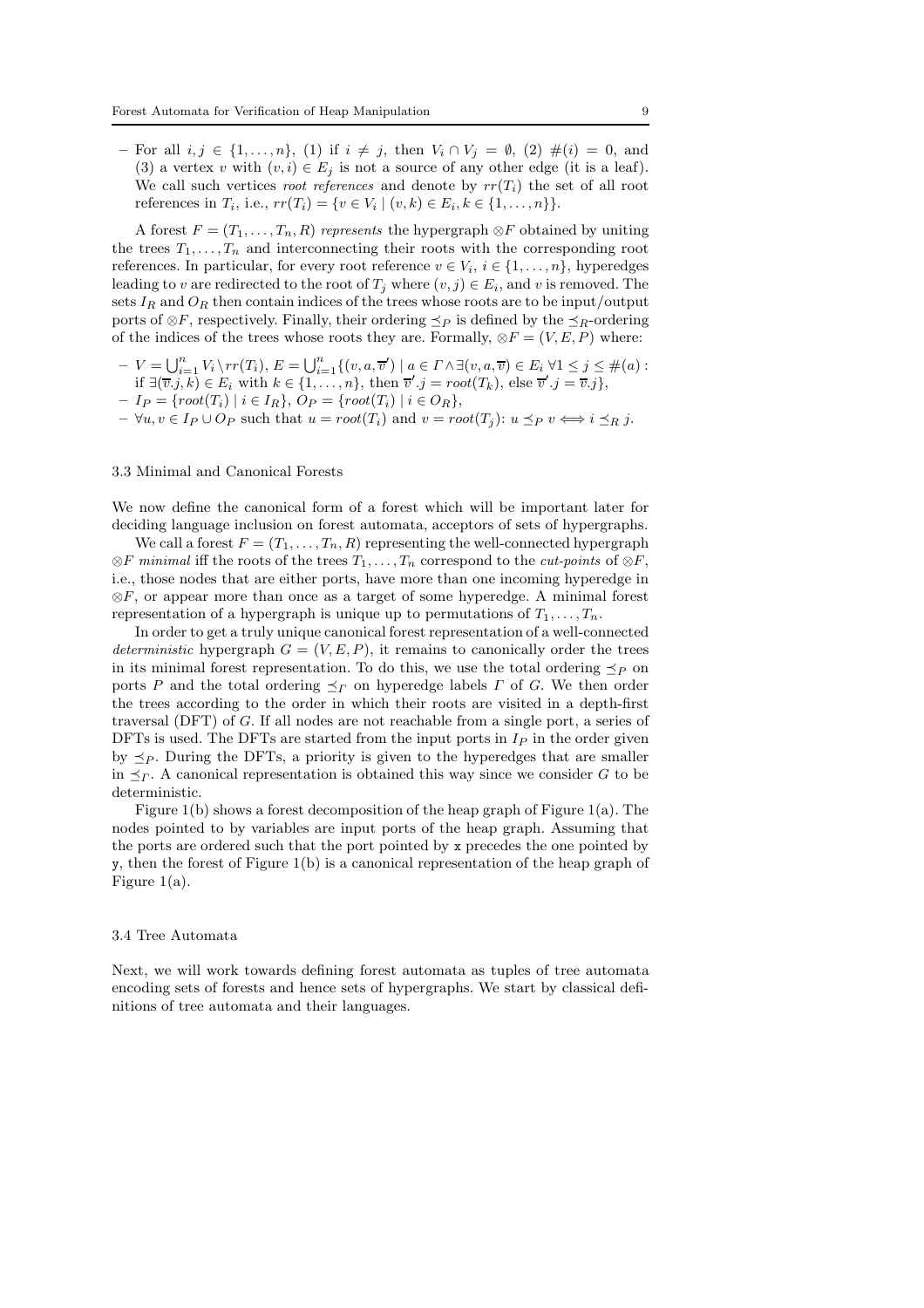Ordered Trees. Let  $\epsilon$  denote the empty sequence. An *ordered tree t* over a ranked alphabet  $\Sigma$  is a partial mapping  $t : \mathbb{N}^* \to \Sigma$  satisfying the following conditions: (1)  $dom(t)$  is a finite, prefix-closed subset of  $\mathbb{N}^*$ , and (2) for each  $p \in dom(t)$ , if  $#(t(p)) = n \geq 0$ , then  $\{i \mid pi \in dom(t)\} = \{1, \ldots, n\}$ . Each sequence  $p \in dom(t)$  is called a *node* of t. For a node p, the i<sup>th</sup> child of p is the node pi, and the i<sup>th</sup> subtree of p is the tree t' such that  $t'(p') = t(pip')$  for all  $p' \in \mathbb{N}^*$ . A leaf of t is a node p with no children, i.e., there is no  $i \in \mathbb{N}$  with  $pi \in dom(t)$ . Let  $\mathbb{T}(\Sigma)$  be the set of all ordered trees over  $\Sigma$ .

Tree Automata. A (finite, non-deterministic, bottom-up) tree automaton (abbreviated as TA in the following) is a quadruple  $\mathcal{A} = (Q, \Sigma, \Delta, F)$  where Q is a finite set of states,  $F \subseteq Q$  is a set of final states,  $\Sigma$  is a ranked alphabet, and  $\Delta$  is a set of transition rules. Each transition rule is a triple of the form  $((q_1, \ldots, q_n), f, q)$  where  $n \geq 0, q_1, \ldots, q_n, q \in Q, f \in \Sigma$ , and  $\#(f) = n$ . We use  $f(q_1, \ldots, q_n) \to q$  to denote that  $((q_1, \ldots, q_n), f, q) \in \Delta$ . In the special case where  $n = 0$ , we speak about the so-called leaf rules.

A run of A over a tree  $t \in \mathbb{T}(\Sigma)$  is a mapping  $\pi : dom(t) \to Q$  such that, for each node  $p \in dom(t)$  where  $q = \pi(p)$ , if  $q_i = \pi(pi)$  for  $1 \leq i \leq n$ ,  $t(p)(q_1, \ldots, q_n) \to q$ . We write  $t \stackrel{\pi}{\Longrightarrow} q$  to denote that  $\pi$  is a run of A over t such that  $\pi(\epsilon) = q$ . We use  $t \Longrightarrow q$  to denote that  $t \stackrel{\pi}{\Longrightarrow} q$  for some run  $\pi$ . The *language* of a state q is defined by  $L(q) = \{t \mid t \Longrightarrow q\}$ , and the language of A is defined by  $L(\mathcal{A}) = \bigcup_{q \in F} L(q)$ .

# 3.5 Forest Automata

We will now define forest automata as tuples of tree automata extended by a port specification. Tree automata accept trees that are ordered and node-labelled. Therefore, in order to be able to use forest automata to encode sets of forests, we must define a conversion between ordered, node-labelled trees and our unordered, edge-labelled trees.

We convert a deterministic Γ-labelled unordered tree T into a node-labelled ordered tree  $ot(T)$  by (1) transferring the information about labels of edges of a node into the symbol associated with the node and by (2) ordering the successors of the node. More concretely, we label each node of the ordered tree  $ot(T)$  by the set of labels of the hyperedges leading from the corresponding node in the original tree T. Successors of the node in  $ot(T)$  correspond to the successors of the original node in T, and are ordered w.r.t. the order  $\preceq_{\Gamma}$  of hyperedge labels through which the corresponding successors are reachable in T (while always keeping tuples of nodes reachable via the same hyperedge together, ordered in the same way as they were ordered within the hyperedge). The rank of the new node label is given by the sum of ranks of the original hyperedge labels embedded into it. Below, we use  $\Sigma_{\Gamma}$  to denote the ranked node alphabet obtained from  $\Gamma$  as described above.

The Notion of Forest Automata. A forest automaton over  $\Gamma$  (with designated input/output ports) is a tuple  $\mathcal{F} = (\mathcal{A}_1, \ldots, \mathcal{A}_n, R)$  where:

 $-$  For all  $1 \leq i \leq n$ ,  $\mathcal{A}_i = (Q_i, \Sigma, \Delta_i, F_i)$  is a TA with  $\Sigma = \Sigma_{\Gamma} \cup \{1, \ldots, n\}$  and  $#(i) = 0.$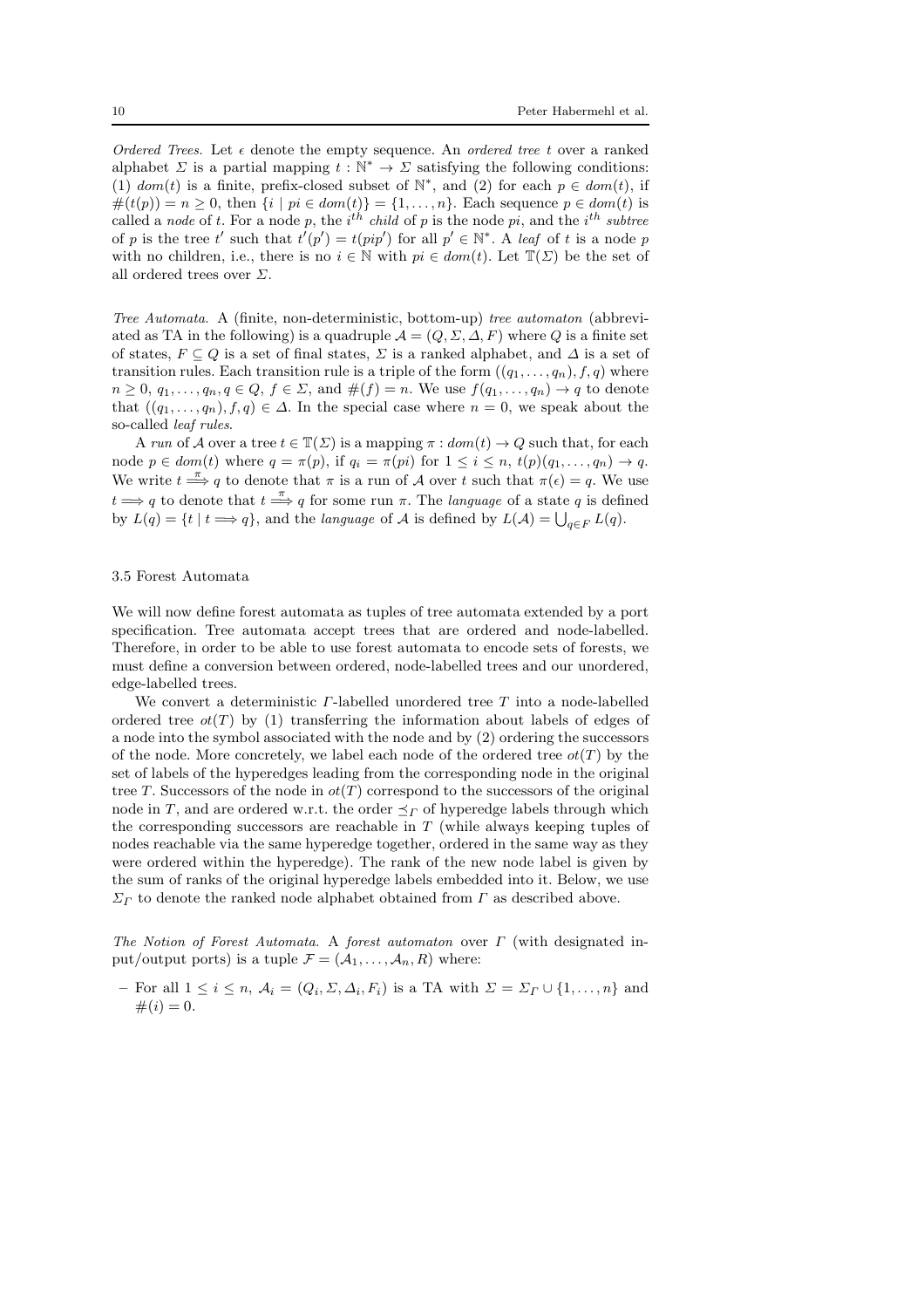– R is defined as for forests, i.e., it consists of input and output ports  $I_R, O_R \subseteq$  $\{1, \ldots, n\}$  and a total ordering  $\preceq_R$  on  $I_R \cup O_R$ .

The forest language of F is the set of forests  $L_F(\mathcal{F}) = \{(T_1, \ldots, T_n, R) \mid \forall 1 \leq i \leq n\}$  $n: \text{ of } (T_i) \in L(\mathcal{A}_i)$ , i.e., the forest language is obtained by taking the Cartesian product of the tree languages, unordering the trees that appear in its elements, and extending them by the port specification. The forest language of  $\mathcal F$  in turn defines the *hypergraph language* of F which is the set of hypergraphs  $L(\mathcal{F}) = \{ \otimes F \mid$  $F \in L_F(\mathcal{F})\}.$ 

An FA F respects canonicity iff for each forest  $F \in L_F(\mathcal{F})$ , the hypergraph  $\otimes F$ is well-connected, and  $F$  is its canonical representation. We abbreviate canonicity respecting FA as CFA. It is easy to see that comparing sets of hypergraphs represented by CFA can be done component-wise as described in the below proposition.

**Proposition 1** Let  $\mathcal{F} = (\mathcal{A}_1, \ldots, \mathcal{A}_n, R)$  and  $\mathcal{F}' = (\mathcal{A}'_1, \ldots, \mathcal{A}'_m, R')$  be two CFA. Then,  $L(\mathcal{F}) \subseteq L(\mathcal{F}')$  iff  $n = m$ ,  $R = R'$ , and  $\forall 1 \leq i \leq n$ :  $L(\mathcal{A}_i) \subseteq L(\mathcal{A}'_i)$ .

### 3.6 Transforming FA into Canonicity Respecting FA

In order to facilitate inclusion checking, each FA can be algorithmically transformed (split) into a finite set of CFA such that the union of their languages equals the original language. We describe the transformation in a more detailed way below.

First, we label the states of the component TA of the given FA by special labels. For each state, these labels capture all possible orders in which root references appear in the leaves of the trees accepted at this state when the left-most (i.e., the first) appearance of each root-reference is considered only. Moreover, the labels capture which of the references appear multiple times. Intuitively, following the first appearances of the root references in the leaves of tree components is enough to see how a depth first traversal through the represented hypergraph orders the roots of the tree components. The knowledge of multiple references to the same root from a single tree is then useful for checking which nodes should really be the roots.

The computed labels are subsequently used to possibly split the given FA into several FA such that the accepting states of the component TA of each of the obtained FA are labelled in a unique way. This guarantees that the obtained FA are canonicity respecting up to the fact that the roots of some of the trees accepted by component TA need not be cut-points (and up to the ordering of the component TA). Thus, subsequently, some of the TA may get merged. Finally, we order the remaining component TA in a way consistent with the DFT ordering on the cutpoints of the represented hypergraphs (which after the splitting is the same for all the hypergraphs represented by each obtained FA). To order the component TA, the labels of the accepting states can be conveniently used.

More precisely, consider a forest automaton  $\mathcal{F} = (\mathcal{A}_1, \dots, \mathcal{A}_n, R)$ ,  $n \geq 1$ , and any of its component tree automata  $A_i = (Q_i, \Sigma, \Delta_i, F_i), 1 \le i \le n$ . We label each state  $q \in Q_i$  by a set of labels  $(w, Y), w \in \{1, \ldots, n\}^*, Y \subseteq \{1, \ldots, n\}$ , for which there is a tree  $t \in L(q)$  such that

 $- w$  is the string that records the order in which root references appear for the first time in the leaves of  $t$  (i.e.,  $w$  is the concatenation of the labels of the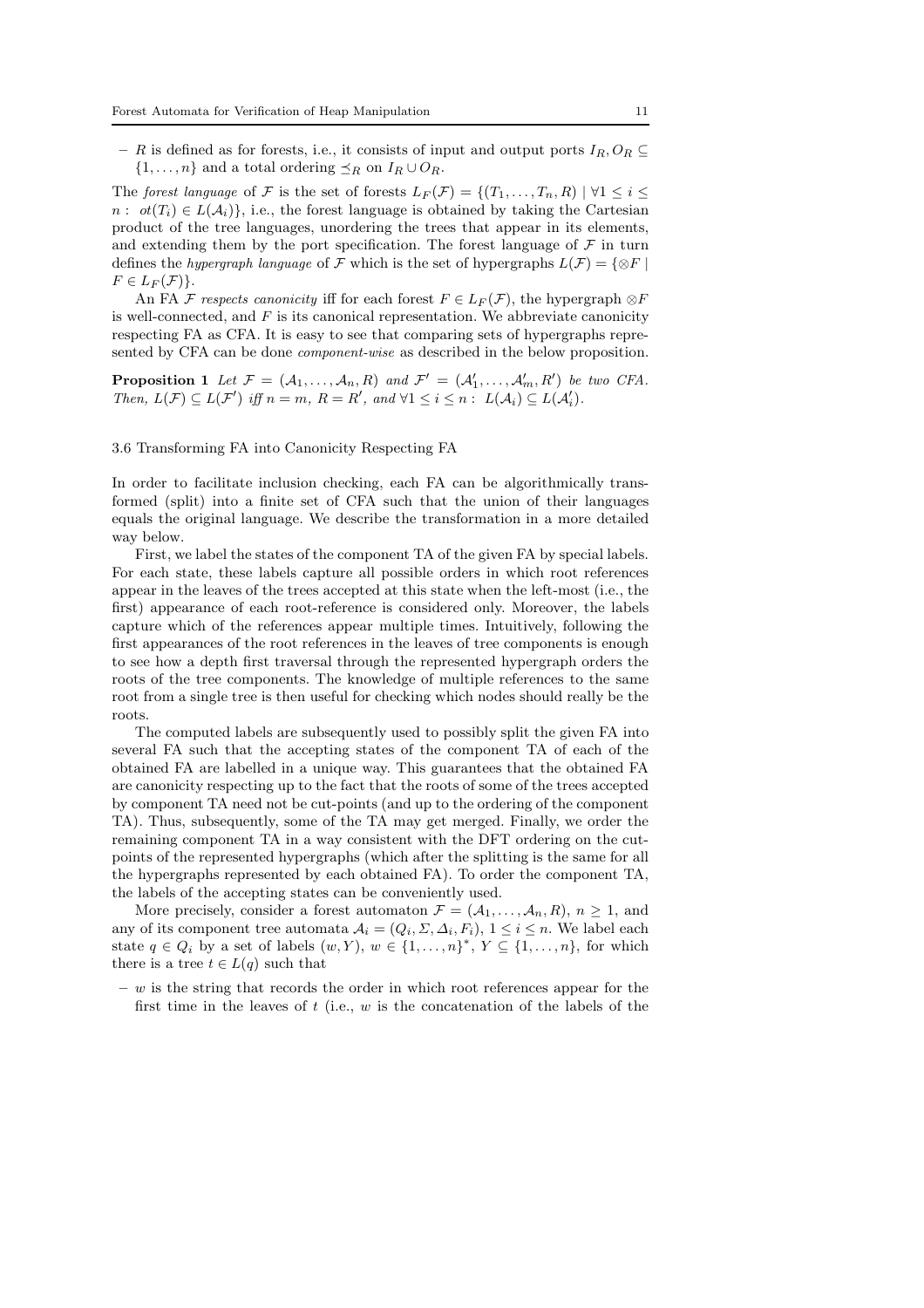leaves labelled by root references, restricted to the first occurrence of each root reference), and

 $- Y$  is the set of root references that appear more than once in the leaves of t.

Such labelling can be obtained by first labelling states w.r.t. the leaf rules and then propagating the so-far obtained labels bottom-up. If the final states of  $A_i$ get labelled by several different labels, we make a copy of the automaton for each of these labels, and in each of them, we preserve only the transitions that allow trees with the appropriate label of the root to be accepted.<sup>5</sup> This way, all the component automata can be processed and then new forest automata can be created by considering all possible combinations of the transformed TA.

Clearly, each of the FA created above represents a set of hypergraphs that have the same number of cut-points (corresponding either to ports, nodes referenced at least twice from a single component tree, or referenced from several component trees) that get ordered in the same way in the depth first traversal of the hypergraphs. However, it may be the case that some roots need not correspond to cut-points. This is easy to detect by looking for a root reference that does not appear in the set part of any label of some final state and that does not appear in the labels of two different component tree automata. A useless root can then be eliminated by adding transition rules of the appropriate component tree automaton  $A_i$  to those of the tree automaton  $A_j$  that refers to that root and by gluing final states of  $A_i$  with the states of  $A_j$  accepting the root reference i.

It remains to order the component TA within each of the obtained FA in a way consistent with the DFT ordering of the cut-points of the represented hypergraphs (which is now the same for all the hypergraphs represented by a single FA due to the performed splitting). To order the component TA of any of the obtained FA, one can use the w-part of the labels of its accepting states. One can then perform a DFT on the component TA, considering the TA as atomic objects. One starts with the TA that accept trees whose roots represent ports and processes them wrt. the ordering of ports. When processing a TA A, one considers as its successors the TA that correspond to the root references that appear in the w-part of the labels of the accepting states of A. Moreover, the successor TA are processed in the order in which they are referenced from the labels. When the DFT is over, the component TA may get reordered according to the order in which they were visited.

Subsequently, the port specification  $R$  and root references in leaves must be updated to reflect the reordering. If the original sets  $I_R$  or  $O_R$  contain a port i, and the  $i^{th}$  tree was moved to the  $j^{th}$  position, then i must be substituted by j in  $I_R$ ,  $O_R$ , and  $\preceq_R$  as well as in all root references. This finally leads to a set of canonicity respecting FA.

Note that, in practice, it is not necessary to tightly follow the above described process. Instead, one can arrange the symbolic execution of statements in such a way that when starting with a CFA, one obtains an FA which already meets some requirements for CFA. Most notably, the splitting of component TA—if needed can be efficiently done already during the symbolic execution of the particular

<sup>5</sup> More technically, given a labelled TA, one can first make a separate copy of each state for each of its labels, connect the states by transitions such that the obtained singleton labelling is respected, then make a copy of the TA for each label of accepting states, and keep the accepting status for a single labelling of accepting states in each of the copies only.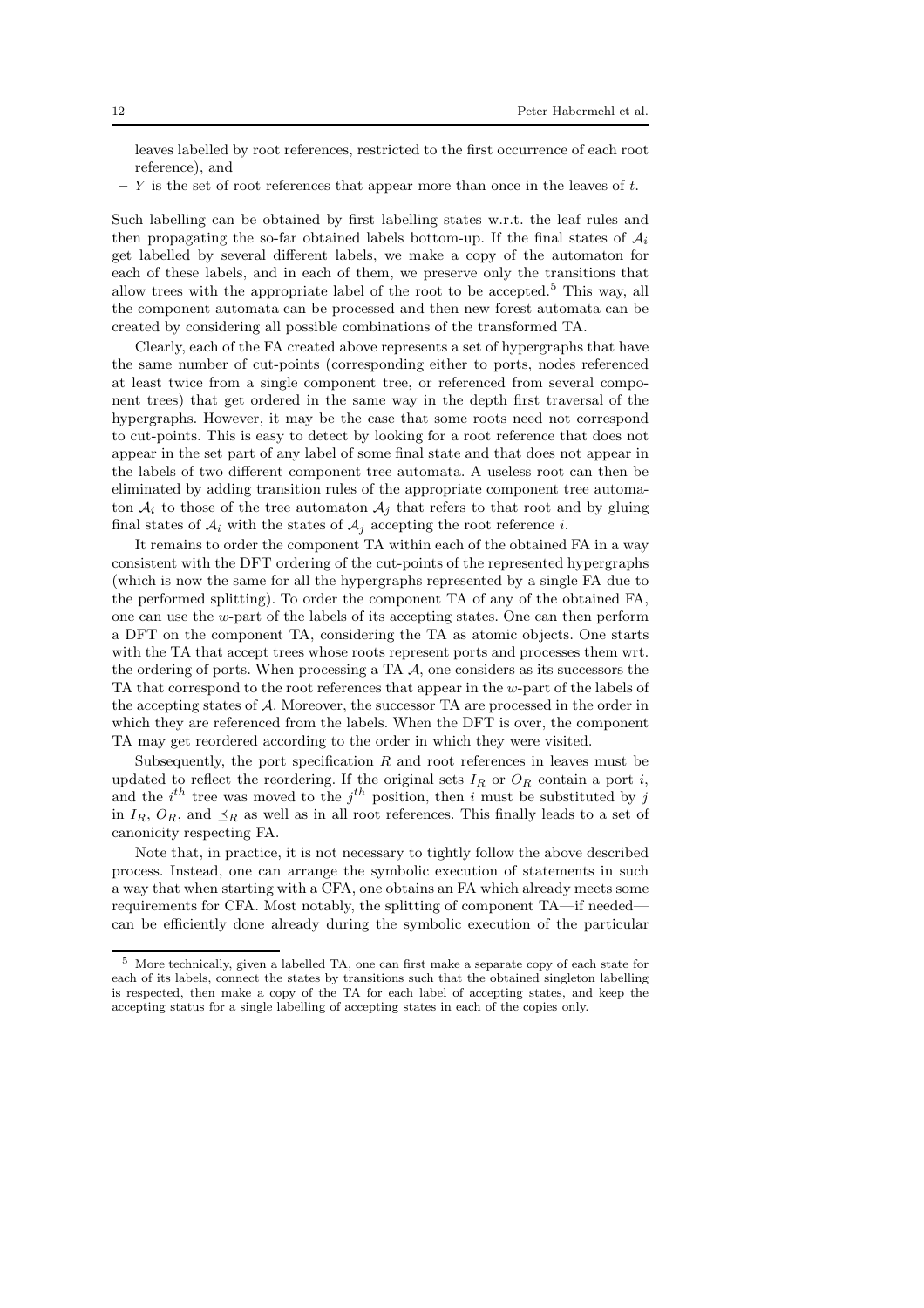statements. Therefore, transforming an FA obtained this way into the corresponding CFA involves the elimination of redundant roots and the root reordering only.

### 3.7 Sets of Forest Automata

The class of languages of FA (and even CFA) is not closed under union since a forest language of a FA corresponds to the Cartesian product of the languages of all its components, and not every union of Cartesian products may be expressed as a single Cartesian product. For instance, consider two CFA  $\mathcal{F} = (\mathcal{A}, \mathcal{B}, R)$  and  $\mathcal{F}' = (\mathcal{A}', \mathcal{B}', R)$  such that  $L_F(\mathcal{F}) = \{(a, b, R)\}\$  and  $L_F(\mathcal{F}') = \{(c, d, R)\}\$  where a, b, c, d are distinct trees. The forest language of the FA  $(A \cup A', B \cup B', R)$  is  $\{(x, y, R) | (x, y) \in \{a, c\} \times \{b, d\}\}\)$ , and there is no FA with the hypergraph language equal to  $L(\mathcal{F}) \cup L(\mathcal{F}')$ .

Due to the above, we cannot transform a set of CFA obtained by canonising a given FA into a single CFA. Likewise, when we obtain several CFA when symbolically executing several program paths leading to the same program location, we cannot merge them into a single CFA without risking a loss of information. Consequently, we will explicitly work with *finite sets of (canonicity-respecting)* forest automata,  $S(C)FA$  for short, where the language  $L(S)$  of a finite set S of FA is defined as the union of the languages of its elements. This, however, means that we need to be able to decide language inclusion on SFA.

Testing Inclusion on SFA. The problem of checking inclusion on SFA, this is, checking whether  $L(S) \subseteq L(S')$  where  $S, S'$  are SFA, can be reduced to a problem of checking inclusion on tree automata. We may w.l.o.g. assume that  $S$  and  $S'$  are SCFA.

We will transform every FA  $\mathcal F$  in  $\mathcal S$  and  $\mathcal S'$  into a TA  $\mathcal A^{\mathcal F}$  which accepts the language of trees where:

- The root of each of these trees is labelled by a special fresh symbol (parameterised by n and the port specification of  $\mathcal{F}$ ).
- The root has n children, one for each tree automaton of  $\mathcal{F}$ .
- − For each  $1 \leq i \leq n$ , the *i*<sup>th</sup> child of the root is the root of a tree accepted by the  $i^{th}$  tree automaton of  $\mathcal{F}$ .

Trees accepted by  $\mathcal{A}^{\mathcal{F}}$  are therefore unique encodings of hypergraphs in  $L(\mathcal{F})$ . We will then test the inclusion  $L(S) \subseteq L(S')$  by testing the tree automata language inclusion between the union of TA obtained from  $S$  and the union of TA obtained from  $S'$ .

Formally, let  $\mathcal{F} = (\mathcal{A}_1, \dots, \mathcal{A}_n, R)$  be an FA where  $\mathcal{A}_i = (\mathcal{Z}, Q_i, \Delta_i, F_i)$  for each  $1 \leq i \leq n$ . Without a loss of generality, assume that  $Q_i \cap Q_j = \emptyset$  for each  $1 \leq i < j \leq n$ . We define the TA  $\mathcal{A}^{\mathcal{F}} = (\Sigma \cup \{\lambda_n^R\}, Q, \Delta, \{q^{top}\})$  where:

- $\lambda_n^R \notin \Sigma$  is a fresh symbol with  $\#(\lambda_n^R) = n$ ,
- $-q^{top} \notin \bigcup_{i=1}^n Q_i$  is a fresh accepting state,
- $-Q = \bigcup_{i=1}^{n} Q_i \cup \{q^{top}\},\$  and
- $-\Delta = \bigcup_{i=1}^n \Delta_i \cup \Delta^{top}$  where  $\Delta^{top}$  contains the rule  $\lambda_n^R(q_1,\ldots,q_n) \to q^{top}$  for each  $(q_1, \ldots, q_n) \in F_1 \times \cdots \times F_n$ .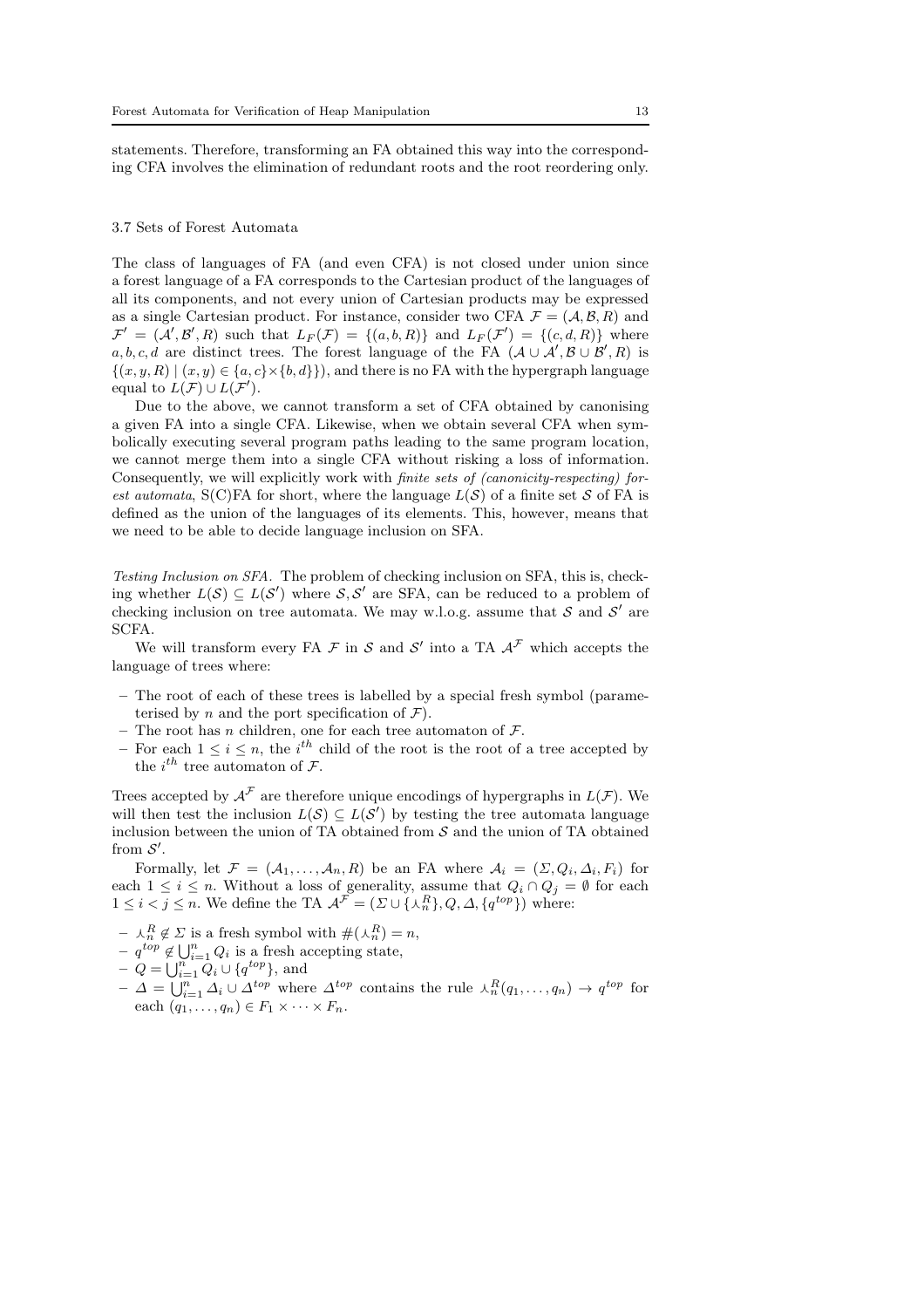It is now easy to see that the following proposition holds (in the proposition, "∪" stands for the usual tree automata union).

**Proposition 2** For SCFA S and S', 
$$
L(S) \subseteq L(S') \iff L(\bigcup_{\mathcal{F} \in S} \mathcal{A}^{\mathcal{F}}) \subseteq L(\bigcup_{\mathcal{F}' \in S'} \mathcal{A}^{\mathcal{F}'}).
$$

### 4 Hierarchical Hypergraphs

As discussed informally in Section 2, simple forest automata cannot express sets of data structures with unbounded numbers of cut-points like, e.g., the set of all doubly-linked lists or the set of all trees with linked brothers (Figures 2 and 3). To capture such data structures, we will enrich the expressive power of forest automata by allowing them to be hierarchically nested. For the rest of the section, we fix a hypergraph alphabet  $\Gamma$ .

# 4.1 Hierarchical Hypergraphs, Components, and Boxes

We first introduce hypergraphs with hyperedges labelled by the so-called boxes which are sets of hypergraphs (defined up to isomorphism<sup>6</sup>). A hypergraph  $G$ with hyperedges labelled by boxes encodes a set of hypergraphs. The hypergraphs encoded by G can be obtained by replacing every hyperedge of G labelled by a box by some hypergraph from the box. The hypergraphs within the boxes may themselves have hyperedges labelled by boxes, which gives rise to a hierarchical structure (which we require to be of a finite depth).

Let  $\Upsilon$  be a hypergraph alphabet. First, we define an  $\Upsilon$ -labelled *component* as an Y-labelled hypergraph  $C = (V, E, P)$  which satisfies the requirement that  $|I_P| = 1$  and  $I_P \cap O_P = \emptyset$ . Then, an Y-labelled box is a non-empty set B of Ylabelled components such that all of them have the same number of output ports. This number is called the rank of the box B and denoted by  $#(B)$ . Let  $\mathbb{B}[\Upsilon]$  be the ranked alphabet containing all Y-labelled boxes such that  $\mathbb{B}[Y] \cap Y = \emptyset$ . The operator  $\mathbb B$  gives rise to a hierarchy of alphabets  $\Gamma_0, \Gamma_1, \ldots$  where:

- for  $i \geq 0$ ,  $\Gamma_{i+1} = \Gamma_i \cup \mathbb{B}[\Gamma_i]$  is the set of symbols of level  $i+1$ .

A  $\Gamma_i$ -labelled hypergraph H is then called a  $\Gamma$ -labelled (hierarchical) hypergraph of *level i*, and we refer to the  $\Gamma_{i-1}$ -labelled boxes appearing on edges of H as to nested boxes of H. A Γ-labelled hypergraph is sometimes called a plain Γ-labelled hypergraph.

Semantics of hierarchical hypergraphs. A Γ-labelled hierarchical hypergraph H encodes a set  $[[H]]$  of plain hypergraphs, called the *semantics* of  $H$ . For a set  $S$  of hierarchical hypergraphs, we use  $\llbracket S \rrbracket$  to denote the union of semantics of its elements.

If H is plain, then  $\llbracket H \rrbracket$  contains just H itself. If H is of level  $j > 0$ , then hypergraphs from  $\llbracket H \rrbracket$  are obtained in such a way that hyperedges labelled by

<sup>–</sup>  $\Gamma_0 = \Gamma$  is the set of plain symbols,

 $^6\,$  Dealing with hypergraphs and later also automata defined up to isomorphism avoids a need to deal with classes instead of sets. We will not repeat this fact later on.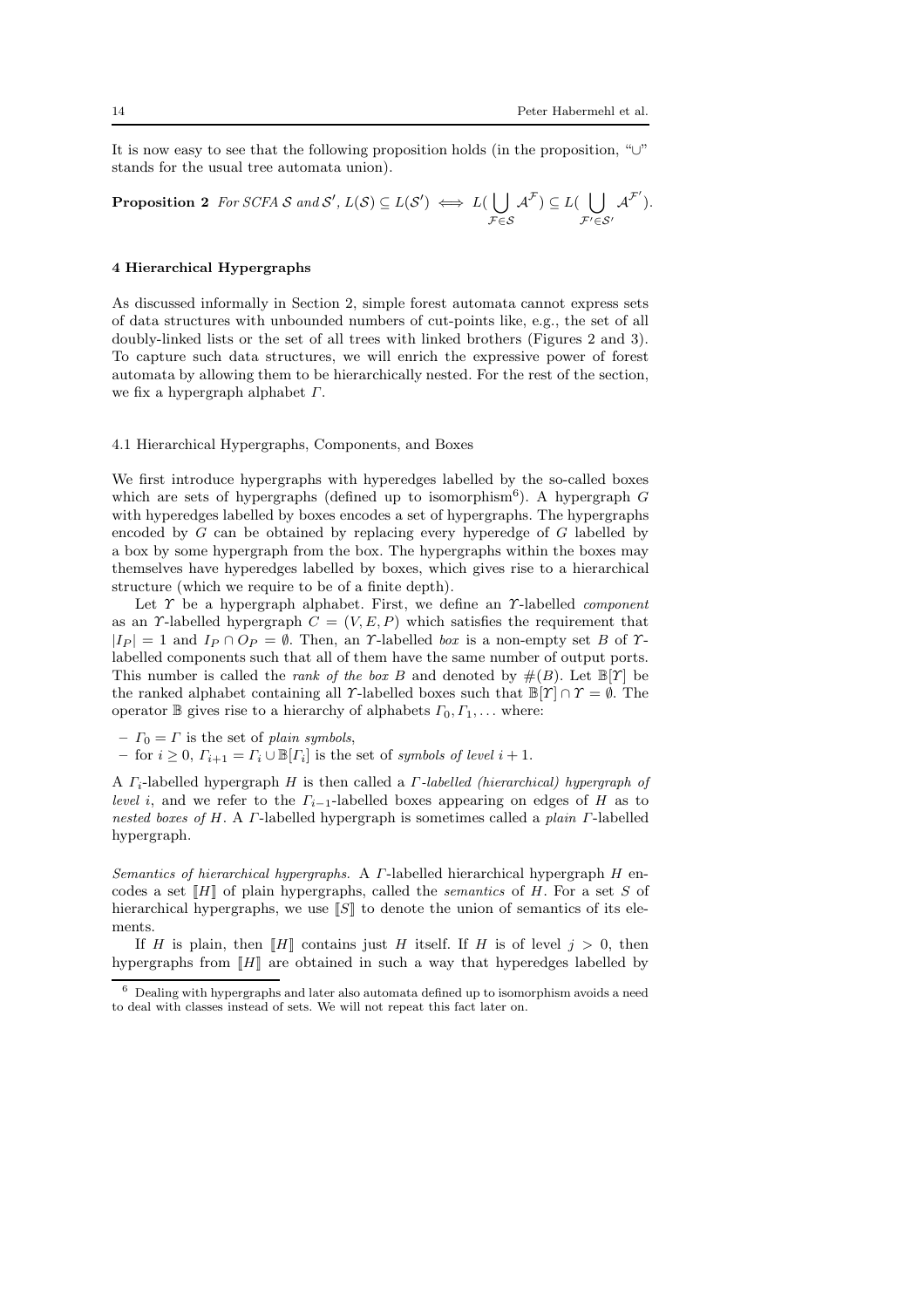boxes  $B \in \Gamma_j$  are substituted in all possible ways by plain components from  $||B||$ . The substitution is similar to an ordinary hyperedge replacement used in graph grammars. When an edge  $e$  is substituted by a component  $C$ , the input port of  $C$  is identified with the source node of  $e$ , and the output ports of  $C$  are identified with the target nodes of e. The correspondence of the output ports of C and the target nodes of e is defined using the order of the target nodes in e and the ordering of ports of C. The edge e is finally removed from H.

Formally, given a *Γ*-labelled hierarchical hypergraph  $H = (V, E, P)$ , a hyperedge  $e = (v, a, \overline{v}) \in E$ , and a component  $C = (V', E', P')$  where  $\#(a) = |O_{P'}| = k$ , the substitution of e by C in H results in the hypergraph  $H[C/e]$  defined as follows. Let  $o_1 \preceq_P \ldots \preceq_P o_k$  be the ports of  $O_P$  ordered by  $\preceq_P$ . W.l.o.g., assume  $V \cap V' = \emptyset$ .  $C$  will be connected to  $H$  by identifying its ports with their matching vertices of e. We define for every vertex  $w \in V'$  its matching vertex match(w) such that (1) if  $w \in I_{P'}$ , match $(w) = v$  (the input port of C matches the source of e), (2) if  $w = o_i, 1 \leq i \leq k$ ,  $match(w) = \overline{v}.i$  (the output ports of C match the corresponding targets of e), and (3)  $match(w) = w$  otherwise (an inner node of C is not matched with any node of H). Then  $H[C/e] = (V'', E'', P)$  where  $V'' = V \cup (V' \setminus (I_{P'} \cup O_{P'}))$ and  $E'' = (E \setminus \{e\}) \cup \{(v'', a', \overline{v}'') \mid \exists (v', a', \overline{v}') \in E' : \text{ match}(v') = v'' \land \forall 1 \leq i \leq$  $k: \; match(\overline{v}'.i) = \overline{v}'''.i$ .

We can now give an inductive definition of  $[H]$ . Let  $e_1 = (v_1, B_1, \overline{v}_1), \ldots,$  $e_n = (v_n, B_n, \overline{v}_n)$  be all edges of H labelled by *Γ*-labelled boxes. Then,  $G \in \llbracket H \rrbracket$ iff it is obtained from  $H$  by successively substituting every  $e_i$  by a component  $C_i \in [B_i]$ , i.e.,

$$
[[H] = \{H[C_1/e_1] \dots [C_n/e_n] \mid C_1 \in [B_1], \dots, C_n \in [B_n] \}.
$$

Figure 2(b) shows a hierarchical hypergraph of level 1 whose semantics is the  $(hyper) graph of Figure 2(a)$ . Similarly, Figure 3(c) shows a hierarchical hypergraph of level 1 whose semantics is the (hyper)-graph of Figure 3(a).

### 4.2 Hierarchical Forest Automata

We now define hierarchical forest automata that represent sets of hierarchical hypergraphs. The hierarchical FA are FA whose alphabet can contain symbols which encode boxes appearing on edges of hierarchical hypergraphs. The boxes are themselves represented using hierarchical FA.

To define an alphabet of hierarchical FA, we will take an approach similar to the one used for the definition of hierarchical hypergraphs. First, we define an operator A which for a hypergraph alphabet  $\Upsilon$  returns the ranked alphabet containing the set of all SFA S over (a finite subset of)  $\Upsilon$  such that  $L(S)$  is an T-labelled box and such that  $\mathbb{A}[T] \cap \Upsilon = \emptyset$ . The rank of S in the alphabet  $\mathbb{A}[T]$  is the rank of the box  $L(S)$ . The operator A gives rise to a hierarchy of alphabets  $\Gamma_0, \Gamma_1, \ldots$  where:

- $\Gamma_0 = \Gamma$  is the set of plain symbols,
- for  $i \geq 0$ ,  $\Gamma_{i+1} = \Gamma_i \cup \mathbb{A}[\Gamma_i]$  is the set of symbols of level  $i+1$ .

A hierarchical FA  $\mathcal F$  over  $\Gamma_i$  is then called a *Γ*-labelled *(hierarchical) FA of level i*, and we refer to the hierarchical SFA over  $\Gamma_{i-1}$  appearing within alphabet symbols of  $F$  as to nested SFA of  $F$ .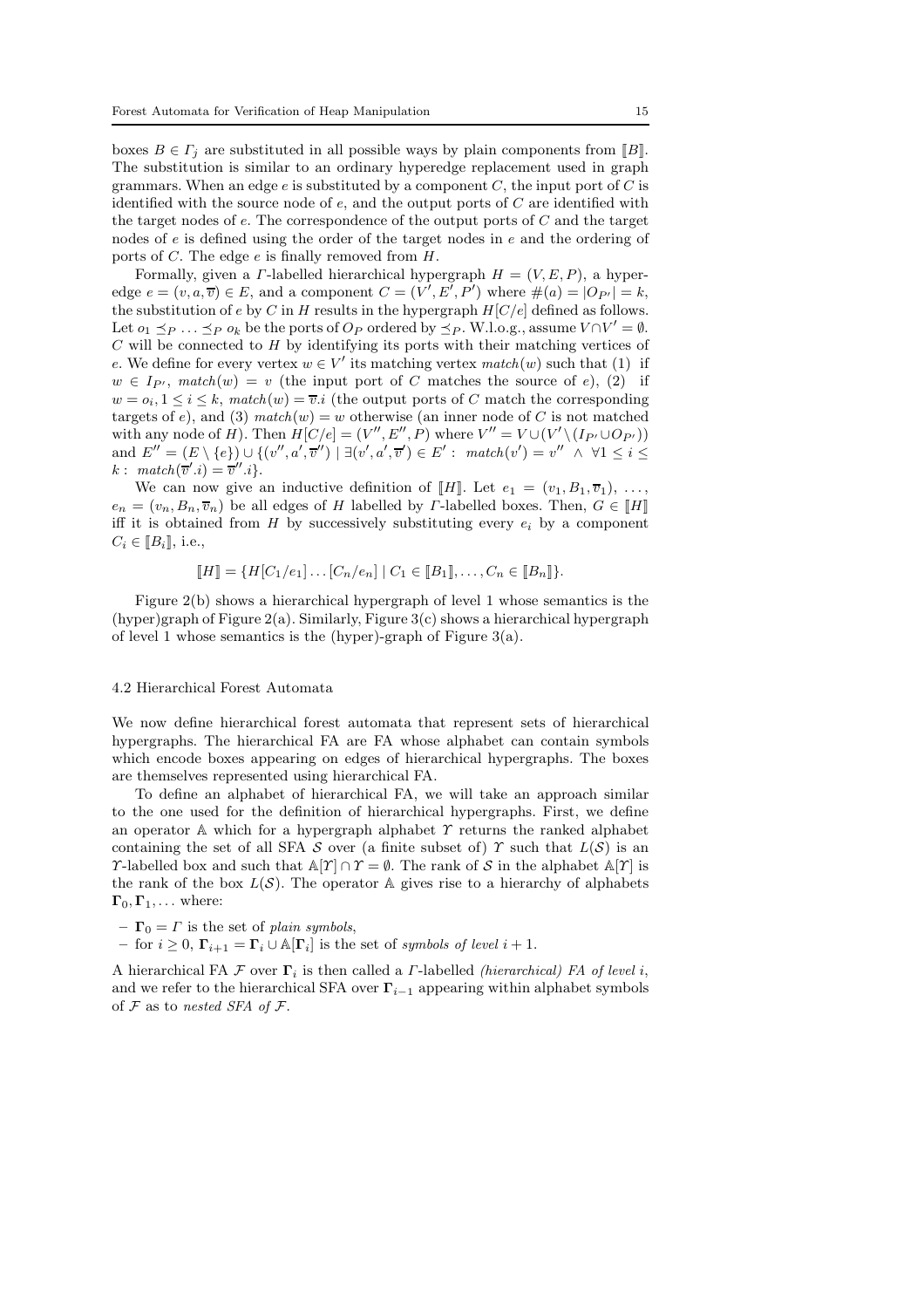Let F be a hierarchical FA. We now define an operator  $\sharp$  that translates any  $\Gamma_{i}$ labelled hypergraph  $G = (V, E, P) \in L(F)$  to a *Γ*-labelled hierarchical hypergraph H of level i (i.e., it translates  $G$  by transforming the SFA that appear on its edges to the boxes they represent). Formally,  $G^{\sharp}$  is defined inductively as the  $\Gamma$ labelled hierarchical hypergraph  $H = (V, E', P)$  of level i that is obtained from the hypergraph G by replacing every edge  $(v, \mathcal{S}, \overline{v}) \in E$ , labelled by a *Γ*-labelled hierarchical SFA S, by the edge  $(v, L(S)^{\sharp}, \overline{v})$ , labelled by the box  $L(S)^{\sharp}$  where  $L(S)^{\sharp}$  denotes the set (box)  $\{X^{\sharp} \mid X \in L(S)\}\.$  Then, we define the semantics of a hierarchical FA F over  $\Gamma$  as the set of  $\Gamma$ -labelled (plain) hypergraphs  $\llbracket \mathcal{F} \rrbracket$  =  $\llbracket L(\mathcal{F})^{\sharp} \rrbracket.$ 

Notice that a hierarchical SFA of any level has finitely many nested SFA of a lower level only. Therefore, a hierarchical SFA is a finitely representable object. Notice also that even though the maximum number of cut-points of hypergraphs from  $L(S)^{\sharp}$  is fixed (SFA always accept hypergraphs with a fixed maximum number of cut-points), the number of cut-points of hypergraphs in  $\llbracket \mathcal{S} \rrbracket$  may be unbounded. The reason is that hypergraphs from  $L(S)^{\sharp}$  may contain an unbounded number of hyperedges labelled by boxes B such that hypergraphs from  $\llbracket B \rrbracket$  contain cutpoints too. These cut-points then appear in hypergraphs from  $\llbracket \mathcal{S} \rrbracket$ , but they are not visible at the level of hypergraphs from  $L(S)^{\sharp}$ .

Hierarchical SFA are therefore finite representations of sets of hypergraphs with possibly unbounded numbers of cut-points.

#### 4.3 Inclusion and Well-Connectedness on Hierarchical SFA

In this section, we aim at checking well-connectedness and inclusion of sets of hypergraphs represented by hierarchical FA. Since considering the full class of hierarchical hypergraphs would unnecessarily complicate our task, we enforce a restricted form of hierarchical automata that rules out some rather artificial scenarios and that allows us to handle the automata hierarchically (i.e., using some pre-computed information for nested FA rather than having to unfold the entire hierarchy all the time). In particular, the restricted form guarantees that:

- 1. For a hierarchical hypergraph H, well-connectedness of hypergraphs in  $\llbracket H \rrbracket$ is equivalent to the so-called box-connectedness of  $H$ . Box-connectedness is a property introduced below that can be easily checked and that basically considers paths from input ports to output ports and vice versa, in the latter case through hyperedges hidden inside nested boxes.
- 2. Determinism of hypergraphs from  $\llbracket H \rrbracket$  implies determinism of H.

The two above properties simplify checking inclusion and well-connectedness considerably since for a general hierarchical hypergraph  $H$ , well-connectedness of H is neither implied nor it implies well-connectedness of hypergraphs from  $\llbracket H \rrbracket$ . This holds also for determinism. The reason is that a component  $C$  in a nested box of H may interconnect its ports in an arbitrary way. It may contain paths from output ports to both input and output ports (including paths from an output port to another output port not passing the input port), but it may be missing paths from the input port to some of the output ports.

Using the above restriction, we will show below a safe approximation of inclusion checking on hierarchical SFA, and we will also show that this approximation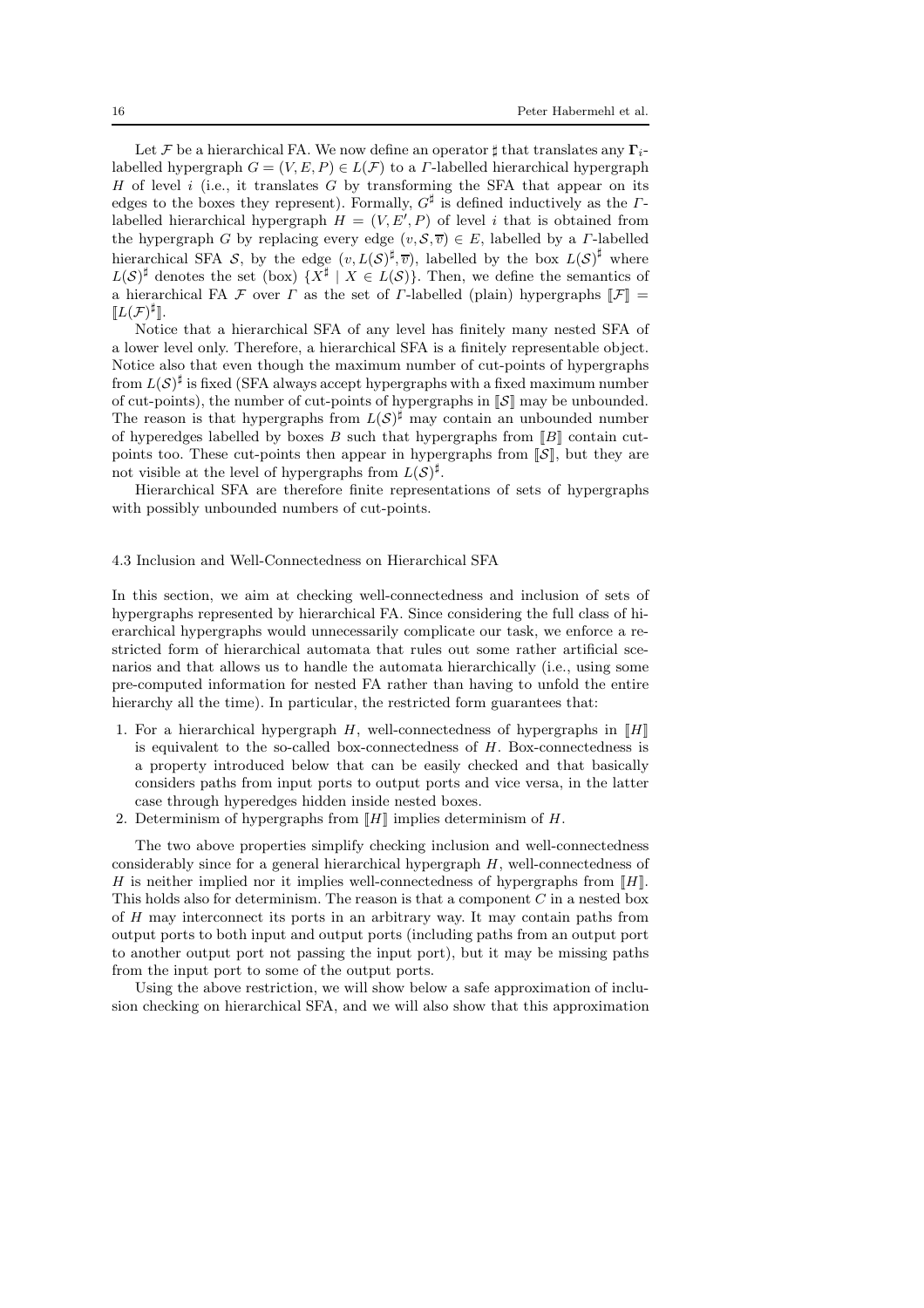is precise in some cases. Despite the introduced restriction, the description is quite technical, and it may be skipped on the first reading. Indeed, it turns out that in practice, an even more aggressive approximation of inclusion checking in which nested boxes are taken as atomic symbols is often sufficient.

Properness and Box-connectedness. Given a  $\Gamma$ -labelled component  $C$  of level 0, we define its backward reachability set  $br(C)$  as the set of indices i for which there is a path from the  $i$ -th output port of  $C$  back to the input port of  $C$ . Given a box B over  $\Gamma$ , we inductively define  $B$  to be *proper* iff all its nested boxes are proper,  $br(C_1) = br(C_2)$  for any  $C_1, C_2 \in [B]$ , and the following holds for all components  $C \in [B]$ :

- 1. C is well-connected.
- 2. If there is a path from the *i*-th to the *j*-th output port of C,  $i \neq j$ , then  $i \in br(C).$ <sup>7</sup>

For a proper box B, we use  $br(B)$  to denote  $br(C)$  for  $C \in [B]$ . A hierarchical hypergraph  $H$  is called *well-formed* iff all its nested boxes are proper. In that case, the conditions above imply that either all or no hypergraphs from  $\llbracket H \rrbracket$  are wellconnected and that well-connectedness of hypergraphs in  $\llbracket H \rrbracket$  may be judged based only on the knowledge of  $br(B)$  for each nested box B of H, without a need to reason about the semantics of B (in particular, Point 2 in the above definition of proper boxes guarantees that we do not have to take into account paths that interconnect output ports of B). This is formalised below.

Let  $H = (V, E, P)$  be a well-formed *Γ*-labelled hierarchical hypergraph with a set  $X$  of nested boxes. We define the backward reachability graph of  $H$  as the  $\Gamma \cup X \cup X^{br}$ -labelled hypergraph  $H^{br} = (V, E \cup E^{br}, P)$  where  $X^{br} = \{(B, i) \mid$  $B \in X \land i \in br(B) \}$  and  $E^{br} = \{(v_i, (B, i), (v)) \mid B \in X \land (v, B, (v_1, \ldots, v_n)) \in$  $E \wedge i \in br(B)$ . We say that H is *box-connected* if  $H^{br}$  is well-connected. The below proposition clearly holds.

**Proposition 3** If  $H$  is a well-formed hierarchical hypergraph, then the hypergraphs from  $\llbracket H \rrbracket$  are well-connected iff H is box-connected. Moreover, if hypergraphs from  $\llbracket H \rrbracket$ are deterministic, then both  $H$  and  $H^{br}$  are deterministic hypergraphs.

We straightforwardly extend the above notions to hypergraphs with hyperedges labelled by hierarchical SFA, treating these SFA-labels as if they were the boxes they represent. Particularly, we call a hierarchical SFA  $S$  proper iff it represents a proper box  $\mathcal{S}$ , we let  $br(\mathcal{S}) = br(\mathcal{S})$ , and for a  $\Gamma \cup Y$ -labelled hypergraph G where Y is a set of proper SFA, its backward reachability hypergraph  $G^{br}$  is defined based on br in the same way as the backward reachability hypergraph of a hierarchical hypergraph above (just instead of boxes, we deal with their SFA representations). We also say that G is box-connected iff  $G^{br}$  is well-connected.

Checking Properness and Well-connectedness. We now outline algorithms for checking properness of nested SFA and well-connectedness of SFA.

Properness of nested SFA can be checked relatively easily since we can take advantage of the fact that nested SFA of a proper SFA must be proper as well.

<sup>7</sup> Notice that this definition is correct since boxes of level 0 have no nested boxes, and the recursion stops at them.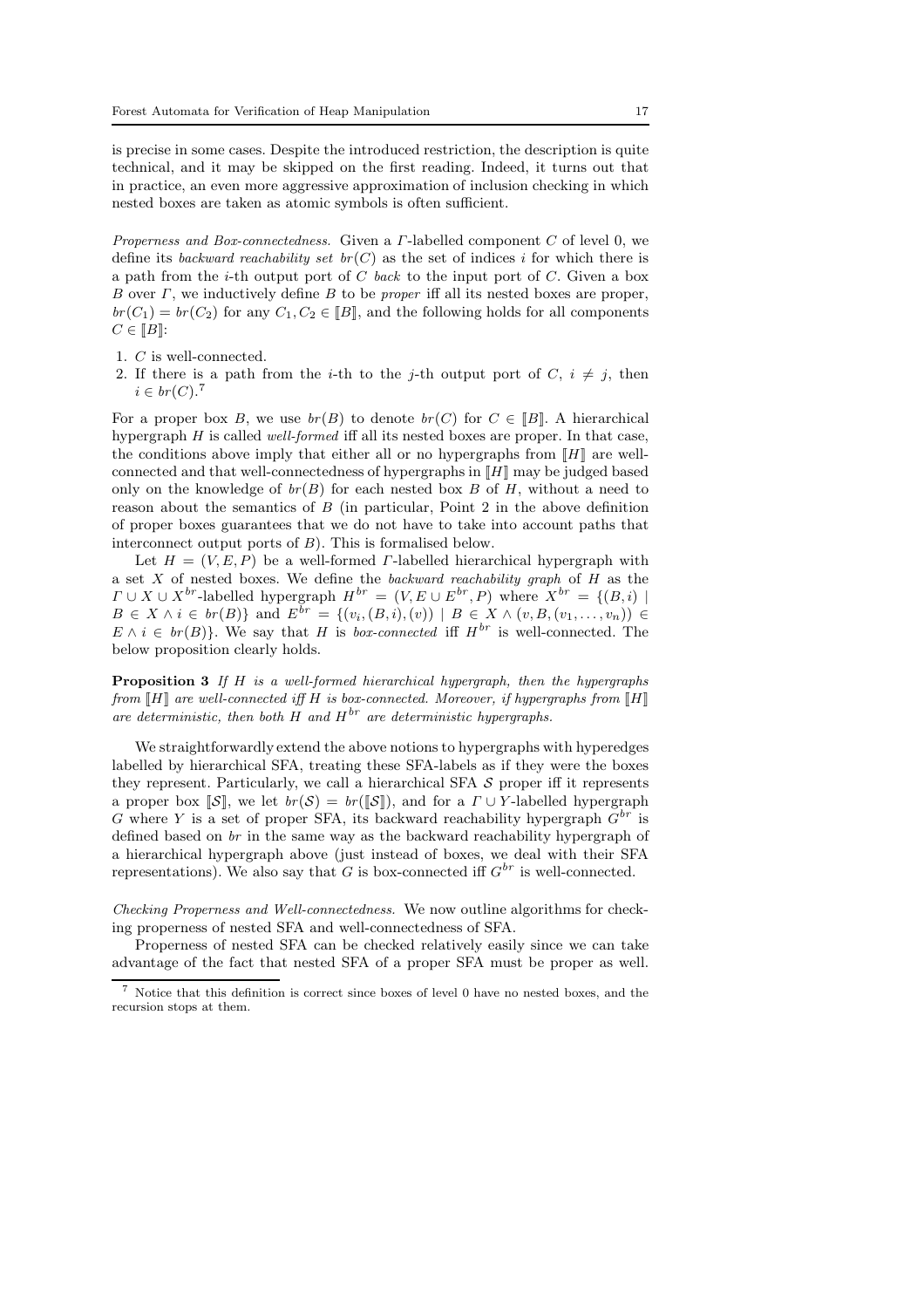We start with nested SFA of level 0 which contain no nested SFA, we check their properness and compute the values of the backward reachability function br for them. To do this we can label TA states similarly to Section 3.6. A unique label of each root in the SFA representing the box guarantees that the br function will be equal for all hypergraphs hidden in the box. Then, we iteratively increase the level  $j$  and for each  $j$ , we check properness of the nested SFA of level  $j$  and compute the values of the function  $br$ . For this, we use the values of  $br$  that we have computed for the nested SFA of level  $j-1$ , and we can also take advantage of the fact that the nested SFA of level  $j-1$  have been shown to be proper. We can again use the labels attached to all tree automata states. The difference from level 0 is that we have to extend the labels in order to capture also the backward reachability of the edges labelled by nested SFA.

Now, given an FA  $\mathcal F$  over  $\Gamma$  with proper nested SFA, we can check wellconnectedness of hypergraphs from  $\llbracket \mathcal{F} \rrbracket$  as follows: (1) for each nested SFA S of F, we compute like above (and cache for further use) the value  $br(S)$ , and (2) using this value, we check box-connectedness of hypergraphs in  $L(\mathcal{F})$  without a need of reasoning about the inner structure of the nested SFA [12].

The Problem of Checking Inclusion on Hierarchical FA. Checking inclusion on hierarchical automata over  $\Gamma$  with nested boxes from  $X$ , i.e., given two hierarchical FA  $\mathcal F$  and  $\mathcal F'$ , checking whether  $\llbracket \mathcal F \rrbracket \subseteq \llbracket \mathcal F' \rrbracket$ , is a hard problem, even under the assumption that nested SFA of  $\mathcal F$  and  $\mathcal F'$  are proper. Its decidability is not known. In this paper, we choose a pragmatic approach and give only a semi-algorithm that is efficient and works well in practical cases. The idea is simple. Since the implications  $L(\mathcal{F}) \subseteq L(\mathcal{F}') \implies L(\mathcal{F})^{\sharp} \subseteq L(\mathcal{F}')^{\sharp} \implies \llbracket \mathcal{F} \rrbracket \subseteq \llbracket \mathcal{F}' \rrbracket$  obviously hold, we may safely approximate the solution of the inclusion problem by deciding whether  $L(\mathcal{F}) \subseteq L(\mathcal{F}')$  (i.e., we abstract away the semantics of nested SFA of  $\mathcal F$  and  $\mathcal F'$ and treat them as ordinary labels).

From now on, assume that our hierarchical FA represent only deterministic well-connected hypergraphs, i.e., that  $\llbracket \mathcal{F} \rrbracket$  and  $\llbracket \mathcal{F}' \rrbracket$  contain only well-connected deterministic hypergraphs. Note that this assumption is in particular fulfilled for hierarchical FA representing garbage-free heaps.

We cannot directly use the results on inclusion checking of Section 3.5, based on a canonical forest representation and canonicity respecting FA, since they rely on well-connectedness of hypergraphs from  $L(\mathcal{F})$  and  $L(\mathcal{F}')$ , which is now not necessarily the case. The reason is that hypergraphs represented by a not wellconnected hierarchical hypergraph  $H$  can themselves still be well-connected via backward links hidden in boxes. However, by Proposition 3, every hypergraph G from  $L(\mathcal{F})$  or  $L(\mathcal{F}')$  is box-connected, and both G and  $G^{br}$  are deterministic. As we show below, these properties are still sufficient to define a canonical forest representation of G, which in turn yields a canonicity respecting form of hierarchical FA.

Canonicity respecting hierarchical FA. Let Y be a set of proper SFA over  $\Gamma$ . We aim at a canonical forest representation  $F = (T_1, \ldots, T_n, R)$  of a  $\Gamma \cup Y$ -labelled hypergraph  $G = \otimes F$  which is box-connected and such that both G and  $G^{br}$  are deterministic. By extending the approach used in Section 3.5, this will be achieved via an unambiguous definition of the root-points of  $G$ , i.e., the nodes of  $G$  that correspond to the roots of the trees  $T_1, \ldots, T_n$ , and their ordering.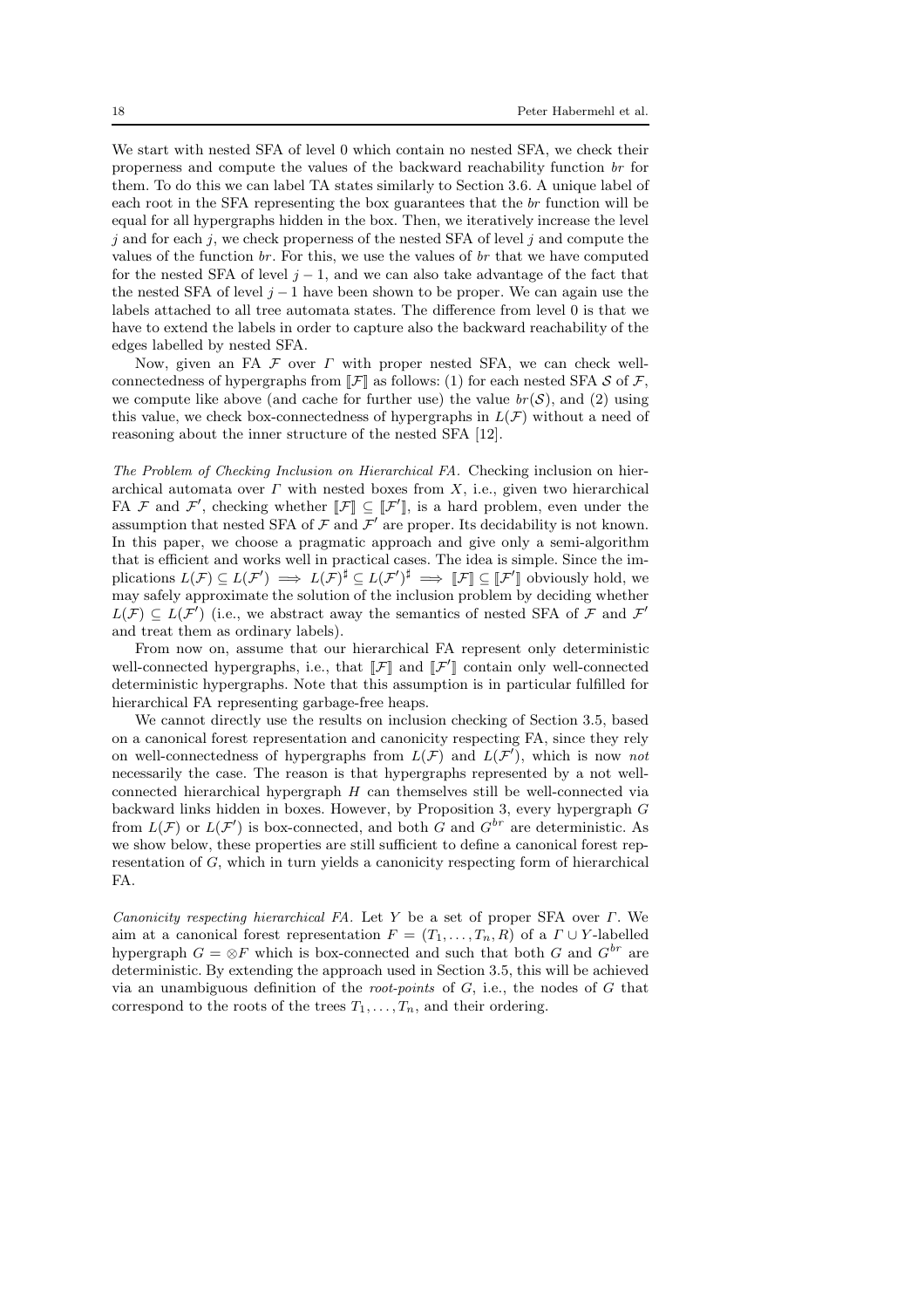The root-points of G are defined as follows. First, every cut-point (port or a node with more than one incoming edge) is a root-point of Type 1. Then, every node with no incoming edge is a root-point of Type 2. Root-points of Type 2 are entry points of parts of G that are not reachable from root-points of Type 1 (they are only backward reachable). However, not every such part of G has a unique entry point which is a root-point of Type 2. Instead, there might be a simple loop such that there are no edges leading into the loop from outside. To cover a part of G that is reachable from such a loop, we have to choose exactly one node of the loop to be a root-point. To choose one of them unambiguously, we define a total ordering  $\preceq_G$  on nodes of G and choose the smallest node wrt. this ordering to be a root-point of Type 3. After unambiguously determining all root-points of G, we may order them according to  $\preceq_G$ , and we are done.

A suitable total ordering  $\preceq_G$  on V can be defined taking advantage of the fact that  $G^{br}$  is well-connected and deterministic. Therefore, it is obviously possible to define  $\preceq_G$  as the order in which the nodes are visited by a deterministic depth-first traversal that starts at input ports. The details on how this may be algorithmically done on the structure of forest automata may be found in [12].

We say that a hierarchical FA  $\mathcal F$  over  $\Gamma$  with proper nested SFA and such that hypergraphs from  $\llbracket \mathcal{F} \rrbracket$  are deterministic and well-connected respects canonicity iff each forest  $F \in L_F(\mathcal{F})$  is a canonical representation of the hypergraph ⊗F. We abbreviate canonicity respecting hierarchical FA as hierarchical CFA. Analogically as for ordinary CFA, respecting canonicity allows us to compare languages of hierarchical CFA component-wise as described in the below proposition.

**Proposition 4** Let  $\mathcal{F} = (\mathcal{A}_1, \ldots, \mathcal{A}_n, R)$  and  $\mathcal{F}' = (\mathcal{A}'_1, \ldots, \mathcal{A}'_m, R')$  be hierarchical CFA. Then,  $L(\mathcal{F}) \subseteq L(\mathcal{F}')$  iff  $n = m$ ,  $R = R'$ , and  $\forall 1 \leq i \leq n$ :  $L(\mathcal{A}_i) \subseteq L(\mathcal{A}'_i)$ .

Proposition 4 allows us to safely approximate inclusion of the sets of hypergraphs encoded by hierarchical FA (i.e., to safely approximate the test  $\llbracket \mathcal{F} \rrbracket \subseteq \llbracket \mathcal{F}' \rrbracket$ for hierarchical FA  $\mathcal{F}, \mathcal{F}'$ ). This turns out to be sufficient for all our case studies (cf. Section 6). Moreover, the described inclusion checking is precise at least in some cases as discussed below. A generalisation of the result to sets of hierarchical CFA can be obtained as for ordinary SFA. Hierarchical FA that do not respect canonicity may be algorithmically split into several hierarchical CFA, similarly as ordinary CFA [12].

Precise Inclusion on Hierarchical FA. In many practical cases, approximating the inclusion  $\llbracket \mathcal{F} \rrbracket \subseteq \llbracket \mathcal{F}' \rrbracket$  by deciding  $L(\mathcal{F}) \subseteq L(\mathcal{F}')$  is actually precise. A condition that guarantees this is the following:

Condition 1.  $\forall H \in L(\mathcal{F})^{\sharp}$   $\forall H' \in L(\mathcal{F}')^{\sharp}: H \neq H' \implies \llbracket H \rrbracket \cap \llbracket H' \rrbracket = \emptyset$ . Intuitively, this means that one cannot have two distinct hierarchical hypergraphs representing the same plain hypergraph.

Clearly, Condition 1 holds if the following two more concrete conditions hold:

- Condition 2. Nested SFA of  $\mathcal F$  and  $\mathcal F'$  represent a set of boxes X that do not overlap.
- Condition 3. Every  $H \in L(\mathcal{F})^{\sharp} \cup L(\mathcal{F}')^{\sharp}$  is maximally boxed by boxes from X.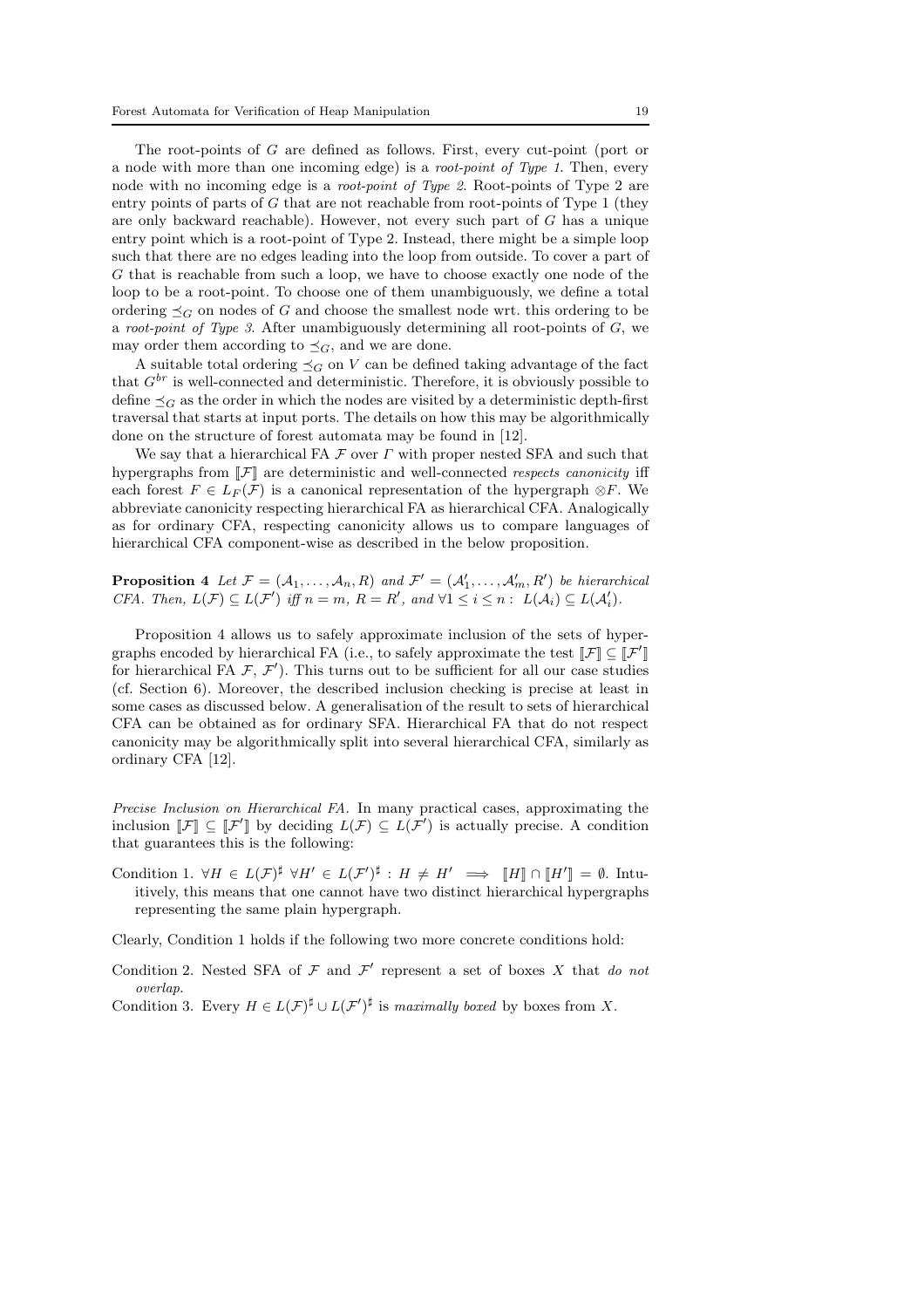The notions of maximally boxed hypergraphs and non-overlapping boxes are defined as follows. A hierarchical hypergraph  $H$  is maximally boxed by boxes from a set  $X$  iff all its nested boxes are from  $X$ , and no part of  $H$  can be "hidden" in a box from X, this is, there is no hypergraph G and no component  $C \in B, B \in X$ such that  $G[C/e] = H$  for some edge e of G. Boxes from a set of boxes X over  $\Gamma$  do not overlap iff for every hypergraph G over  $\Gamma$ , there is only one hierarchical hypergraph  $H$  over  $\Gamma$  which is maximally boxed by boxes from  $X$  and such that  $G \in \llbracket H \rrbracket.$ 

We note that the boxes represented by the nested SFA that appear in the case studies presented in this paper satisfy Conditions 2 and 3, and so Condition 1 is satisfied too. Hence, inclusion tests performed within our case studies are precise.

# 5 The Verification Procedure Based on Forest Automata

We now briefly describe our verification procedure. As already said, we consider sequential, non-recursive C programs manipulating dynamic linked data structures via program statements  $x = y$ ,  $x = y - \infty$ ,  $x = null$ ,  $x - \infty = y$ , malloc(x), and free(x) together with pointer and data equality tests and common control flow statements as discussed in more details below<sup>8</sup> . Each allocated cell may have several next pointer selectors and contain data from some finite domain<sup>9</sup>. We use  $Sel$  to denote the set of all selectors and Data to denote the data domain. The cells may be pointed by program variables whose set is denoted as Var below.

Heap Representation. As discussed in Section 2, we encode a single heap configuration as a deterministic (Sel ∪ Data ∪ Var)-labelled hypergraph with the ranking function being such that  $\#(x) = 1 \Leftrightarrow x \in Sel$  and  $\#(x) = 0 \Leftrightarrow x \in Data \cup Var$ . In the hypergraph, the nodes represent allocated memory cells, unary hyperedges (labelled by symbols from Sel) represent selectors, and the nullary hyperedges (labelled by symbols from  $Data \cup Var$ ) represent data values and program variables<sup>10</sup>. Input ports of the hypergraphs are nodes pointed to by program variables. Null and undefined values are modelled as two special nodes null and undef. We represent sets of heap configurations as hierarchical  $(Sel \cup Data \cup Var)$ -labelled SCFA.

Symbolic Execution. The symbolic computation of reachable heap configurations is done over a control flow graph (CFG) obtained from the source program. A control flow action  $a$  applied to a hypergraph  $G$  (i.e., to a single configuration) returns a hypergraph  $a(G)$  that is obtained from G as follows. Non-destructive actions  $x = y$ ,  $x = y$ ->s, or  $x = null$  remove the x-label from its current position and label with it the node pointed by y, the s-successor of that node, or the null node, respectively. The destructive action  $x\rightarrow s = y$  replaces the edge  $(v_x, s, v)$  by the edge  $(v_x, s, v_y)$  where  $v_x$  and  $v_y$  are the nodes pointed to by x and y, respectively. Further,  $\text{malloc}(x)$  moves the x-label to a newly created node,  $\text{free}(x)$  removes the node pointed to by  $x$  (and links x and all aliased variables with undef),

<sup>8</sup> Most C statements for pointer manipulation can be translated to these statements, including most type casts and restricted pointer arithmetic.

<sup>&</sup>lt;sup>9</sup> No abstraction for such data is considered.

 $10$  Below, to simplify the informal description, we say that a node is labelled by a variable instead of saying that the variable labels a nullary hyperedge leaving from that node.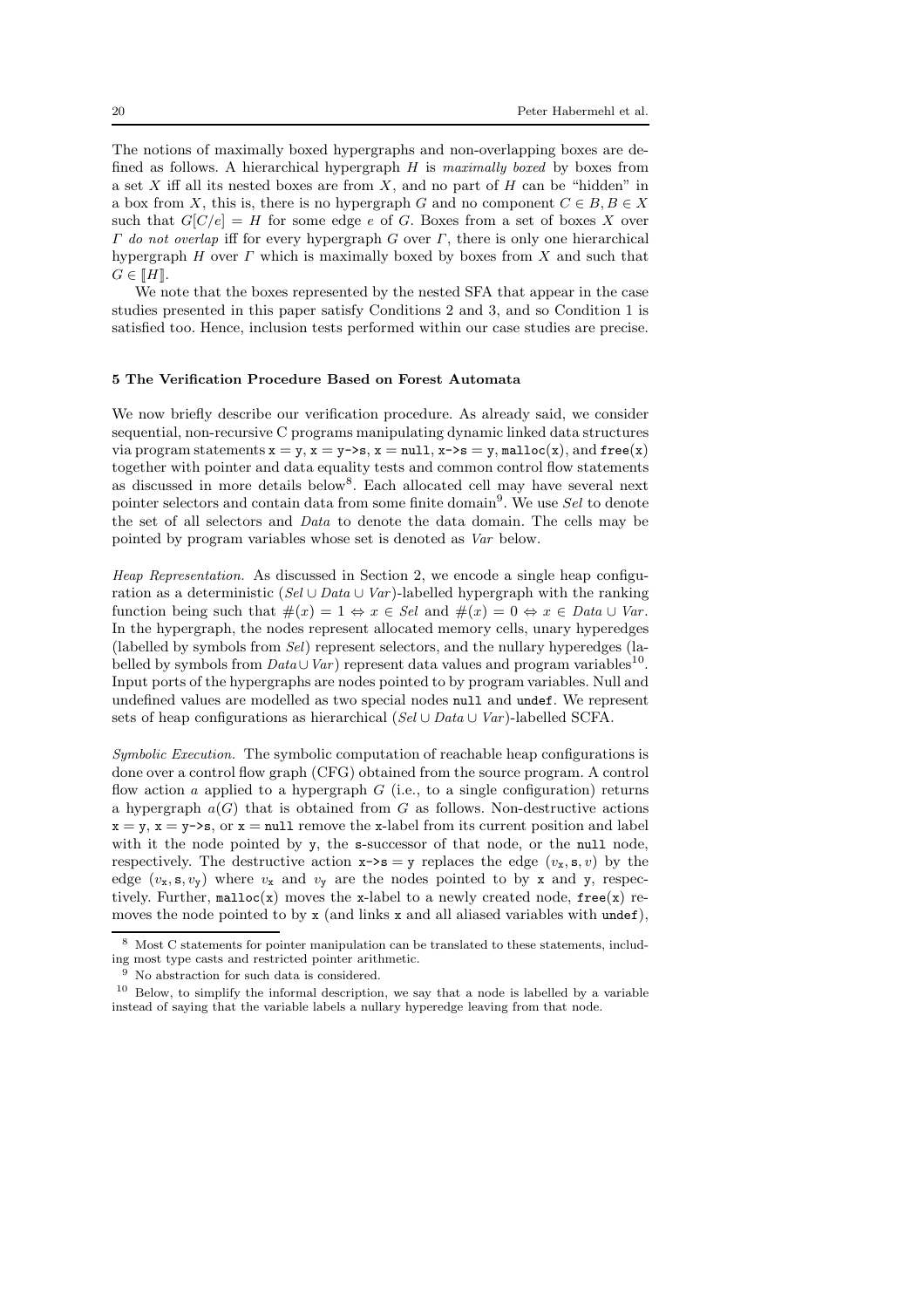and x->data =  $d_{new}$  replaces the edge  $(v_x, d_{old})$  by the edge  $(v_x, d_{new})$ . Evaluating a guard g applied on  $G$  amounts to a simple test of equality of nodes or equality of data fields of nodes. Dereferences of null and undef are of course detected (as an attempt to follow a non-existing hyperedge) and an error is announced. Emergence of garbage is detected iff  $a(G)$  is not well-connected.<sup>11</sup>

We, however, compute not on single hypergraphs representing particular heaps but on sets of them represented by hierarchical SCFA. For now, we assume the nested SCFA used to be provided by the user. For a given control flow action (or guard) x and a hierarchical SCFA  $S$ , we need to symbolically compute an SCFA  $x(S)$  s.t.  $[x(S)]$  equals  $\{x(G) | G \in \llbracket S \rrbracket \}$  if x is an action and  $\{G \in \llbracket S \rrbracket | x(G) \}$  if x is a guard.

Derivation of the SCFA  $x(S)$  from S involves several steps. The first phase is materialisation where we unfold nested SFA representing boxes that hide data values or pointers referred to by  $x$ . We note that we are unfolding only SFA in the closest neighbourhood of the involved pointer variables; thus, on the level of TA, we touch only nested SFA adjacent to root-points. In the next phase, we introduce additional root-points for every node referred to by x to the forest representation. Third, we perform the actual update, which due to the previous step amounts to manipulation with root-points only [12]. Last, we repeatedly fold (apply) boxes and normalise (transform the obtained SFA into a canonicity respecting form) until no further box can be applied, so that we end up with an SCFA. We note that like the operation of unfolding, folding is also done only in the closest neighbourhood of root-points.

Unfolding is, loosely speaking, done by replacing a TA rule labelled by a nested SFA by the nested SFA itself (plus the appropriate binding of states of the toplevel SFA to ports of the nested SFA). Folding is currently based on detecting isomorphism of a part of the top-level SFA and a nested SFA. The part of the toplevel SFA is then replaced by a single rule labelled by the nested SFA. Note that this may be further improved by using language inclusion instead of isomorphism of automata.

A simplified example of a symbolic execution is provided in Figure 4. In the left part of the figure, we provide concrete heaps (the dashed edges represent sequences of one or more edges linked into a linked-list), and in the right part, we provide their forest automata representation (for a better readability, top-down tree automata are used). The initial configuration is depicted in Fig. 4(a), and Figure (b), (c), and (d) represent the sets of heaps obtained after successively applying the statements  $x = y$ ->next,  $x$ ->next = z, and  $z = x$ .

The Fixpoint Computation. The verification procedure performs a classical (forward) control-flow fixpoint computation over the CFG where flow values are hierarchical SCFA that represent sets of possible heap configurations at particular program locations. We start from the input location with the SCFA representing an empty heap with all variables undefined. The join operator is the union of SCFA. With every edge from a source location l labelled by x (an action or a guard), we associate the flow transfer function  $f_x$ . The function  $f_x$  takes the

<sup>&</sup>lt;sup>11</sup> Further, we note that we also handle a restricted pointer arithmetic. This is basically done by indexing elements of Sel by integers to express that the target of a pointer is an address of a memory cell plus or minus a certain offset. The formalism described in the paper may be easily adapted to support this feature.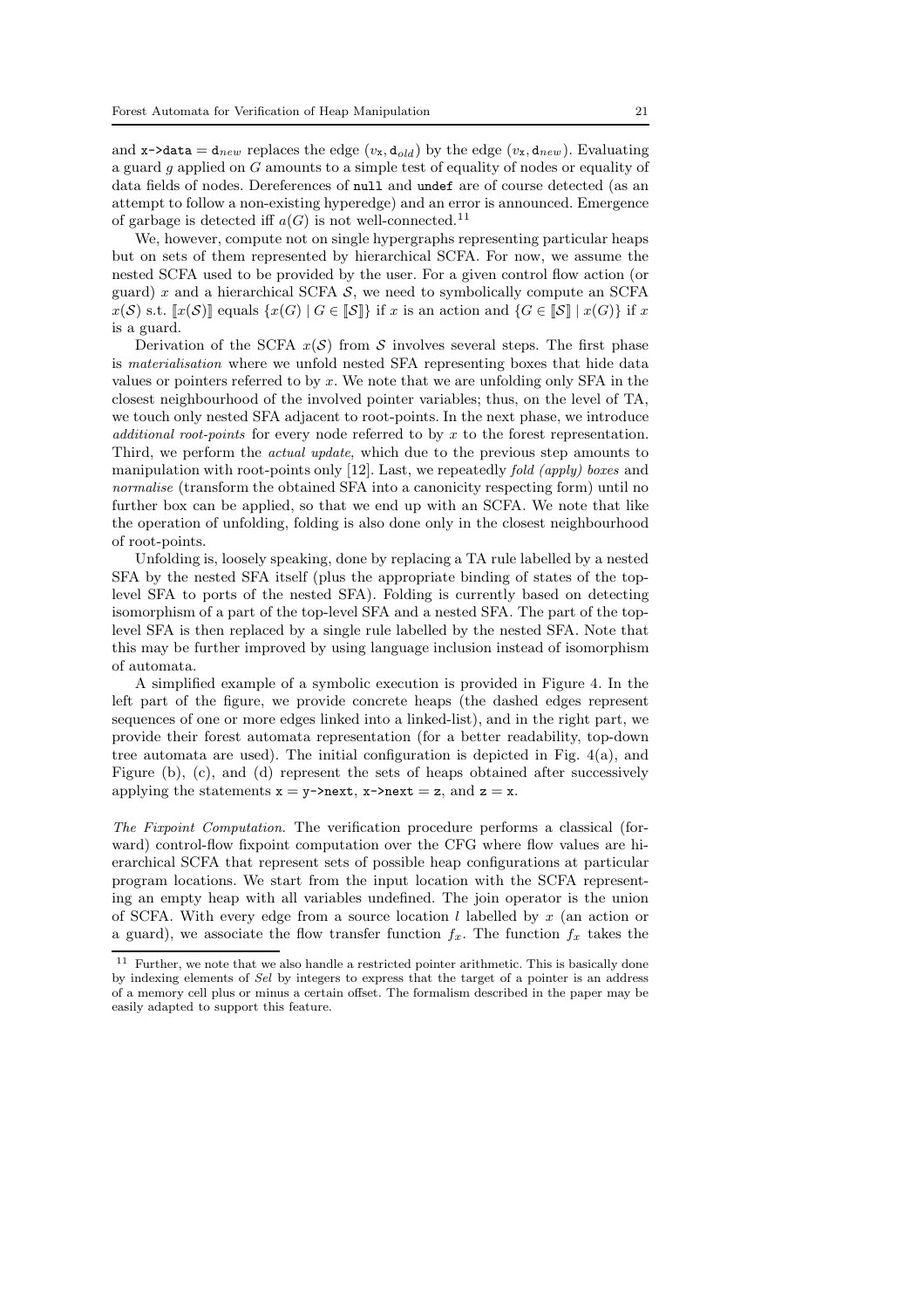

Fig. 4 A concrete (on the left) and symbolic execution (on the right) of statements  $y = x$ ->next,  $x$ ->next = z, and z = x. For the sake of simplicity, the presented FA are not strictly in their canonical form.

flow value (SCFA) S at l as its input and (1) computes the SCFA  $x(S)$ , (2) applies abstraction to  $x(S)$ , and returns the result.

The abstraction may be implemented by applying the general techniques described in the framework of abstract regular tree model checking [6] to the individual TA inside FA. Particularly, the abstraction collapses states with similar languages (based on their languages up-to certain tree depth or using predicate languages).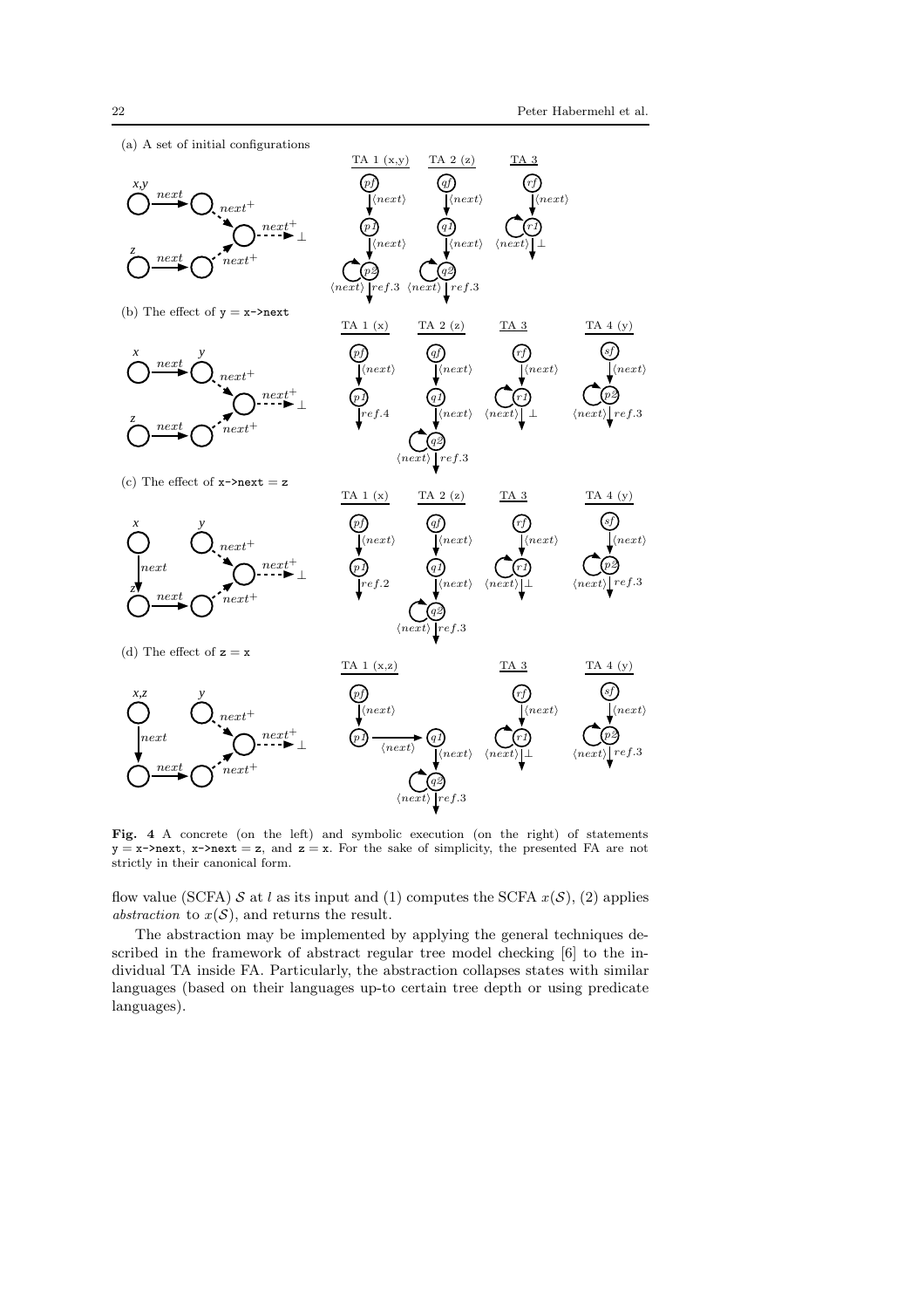To detect spurious counterexamples and to refine abstraction, one can use a backward run similarly as in [6]. This is possible since the steps of the symbolic execution may be reversed, and it is also possible to safely approximate intersections of hierarchical SFA. More precisely, given SCFA  $S_1$  and  $S_2$ , one can compute an SCFA S such that  $\mathcal{S} \subseteq \mathcal{S}_1 \cap \mathcal{S}_2$ . This under-approximation is safe since it can lead neither to false positives nor to false negatives (it can only cause the computation not to terminate). Moreover, for the SCFA that appear in the case studies in this paper, the intersection we compute is actually precise. More details can be found in [12].

#### 6 Implementation and Experimental Results

We have implemented the proposed approach in a prototype tool called Forester. having the form of a gcc plug-in. The core of the tool is our own library of TA that uses the recent technology for handling nondeterministic automata (particularly, methods for reducing the size of TA and for testing language inclusion on them [2, 3]). The fixpoint computation is accelerated by the so-called finite height abstraction that is based on collapsing states of TA that have the same languages up to certain depth [6].

Although our implementation is a prototype, the results are very encouraging with regard to the generality of structures the tool can handle, precision of the generated invariants as well as the running times. We tested the tool on sample programs with various types of lists (singly-linked, doubly-linked, cyclic, nested), trees, and their combinations. Basic memory safety properties—in particular, absence of null and undefined pointer dereferences, double free operations, and absence of garbage—were checked.

We have compared the performance of our tool with that of Space Invader [4], the first fully automated tool based on separation logic, Predator [10], a new fully automated tool based in principle on separation logic (although it represents sets of heaps using graphs), and also with the ARTMC tool [7] based on abstract regular tree model checking<sup>12</sup>. The comparison with Space Invader and Predator was done on examples with lists only since Invader and Predator do not handle trees. The higher flexibility of our automata abstraction shows up, for example, in the test case with a list of sublists of lengths 0 or 1 (discussed already in the introduction) for which Space Invader does not terminate. Our technique handles this example smoothly (without any need to add special inductive predicates that could decrease the performance or generate false alarms). Predator can also handle this test case, but to achieve that, the algorithms implemented in it must have been manually extended to use a new kind of list segment of length 0 or 1, together with an appropriate modification of the implementation of Predator's join and abstraction operations<sup>13</sup>. On the other hand, the ARTMC tool can, in principle, handle more general structures than we can currently handle such as trees with linked leaves. However, the used representation of heap configurations is much heavier which causes ARTMC not to scale that well.

Table 1 summarises running times (in seconds) of the four tools on our case studies. The value T means that the running time exceeded 30 minutes, o.o.m.

<sup>12</sup> Since it is quite difficult to encode the input for ARTMC, we have tried it on some interesting cases only.

<sup>13</sup> The operations were carefully tuned not to easily generate false alarms, but the risk of generating them has anyway been increased.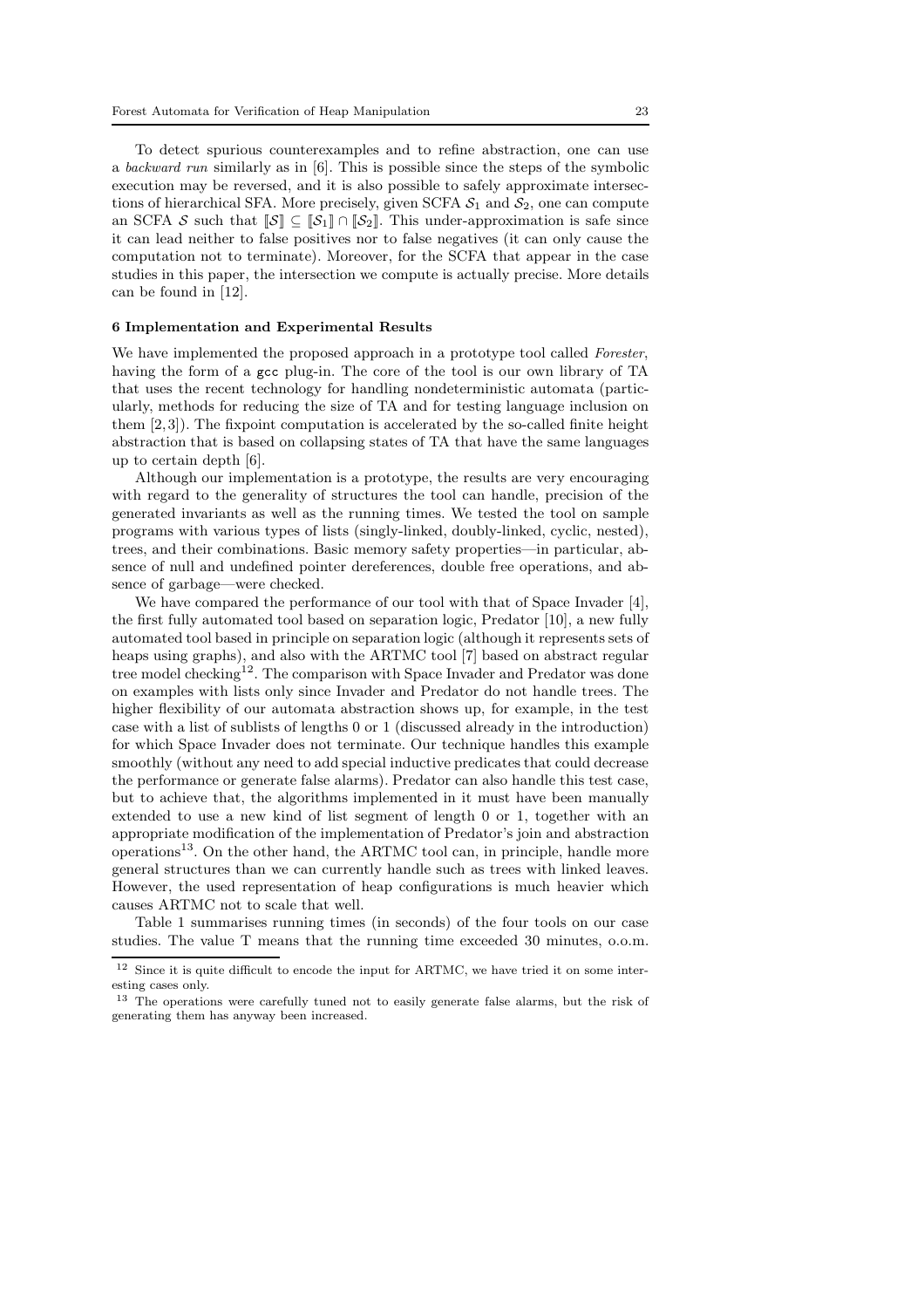| II<br>Example         | Forester   | Invader | Predator   | ARTMC |
|-----------------------|------------|---------|------------|-------|
| SLL (delete)          | 0.01       | 0.10    | 0.01       | 0.50  |
| SLL (reverse)         | ${}< 0.01$ | 0.03    | ${}< 0.01$ |       |
| SLL (bubblesort)      | 0.02       | Err     | 0.02       |       |
| SLL (insertsort)      | 0.02       | 0.10    | 0.01       |       |
| SLL (mergesort)       | 0.07       | Err     | 0.13       |       |
| SLL of CSLLs          | 0.07       | T       | 0.12       |       |
| $SLL + head$          | 0.01       | 0.06    | 0.01       |       |
| $SLL$ of $0/1$ $SLLs$ | 0.02       | T       | 0.03       |       |
| $SLL_{\text{Linux}}$  | ${}< 0.01$ | T       | < 0.01     |       |
| DLL (insert)          | 0.02       | 0.08    | 0.03       | 0.40  |
| DLL (reverse)         | 0.01       | 0.09    | 0.01       | 1.40  |
| DLL (insertsort1)     | 0.20       | 0.18    | 0.15       | 1.40  |
| DLL (insertsort2)     | 0.06       | Err     | 0.03       |       |
| <b>CDLL</b>           | ${}< 0.01$ | 0.09    | ${}< 0.01$ |       |
| DLL of CDLLs          | 0.18       | T       | 0.13       |       |
| SLL of 2CDDLsLinux    | 0.03       | Т       | 0.19       |       |
| tree                  | 0.06       |         |            | 3.00  |
| $tree + stack$        | 0.02       |         |            |       |
| $tree+parents$        | 0.10       |         |            |       |
| tree $(DSW)$          | 0.16       |         |            | 0.0.m |

Table 1 Experimental results

means that the tool ran out of memory, and the value Err stands for a failure of symbolic execution. The names of experiments in the table contain the name of the data structure handled by the program. In particular, "SLL" stands for singlylinked lists, "DLL" for doubly linked lists (the prefix "C" means cyclic), "tree" for binary trees, "tree+parents" for trees with parent pointers. Nested variants of SLL are named as "SLL of" and the type of the nested list. In particular, "SLL of 0/1 SLLs" stands for SLL of nested SLL of length 0 or 1. "SLL+head" stands for a list where each element points to the head of the list, "SLL of 2CDLLs" stands for SLL whose implementation of lists used in the Linux kernel with restricted pointer arithmetic [10] which we can also handle. All experiments start with a random creation and end with a disposal of the specified structure. If some further operation is performed in between the creation phase and the disposal phase, it is indicated in brackets. In the experiment "tree+stack", a randomly created tree is disposed using a stack in a top-down manner such that we always dispose a root of a subtree and save its subtrees into the stack. "DSW" stands for the Deutsch-Schorr-Waite tree traversal (the Lindstrom variant). We have run our tests on a machine with Intel T9600 (2.8GHz) CPU and 4GiB of RAM.

# 7 Conclusion

We have proposed hierarchically nested forest automata as a new means of encoding sets of heap configurations when verifying programs with dynamic linked data structures. The proposal brings the principle of separation from separation logic into automata, allowing us to combine some advantages of automata (generality, less rigid abstraction) with a better scalability stemming from local heap manipulation. We have shown some interesting properties of our representation from the point of view of inclusion checking. We have implemented and tested the approach on multiple non-trivial cases studies, demonstrating the approach to be promising.